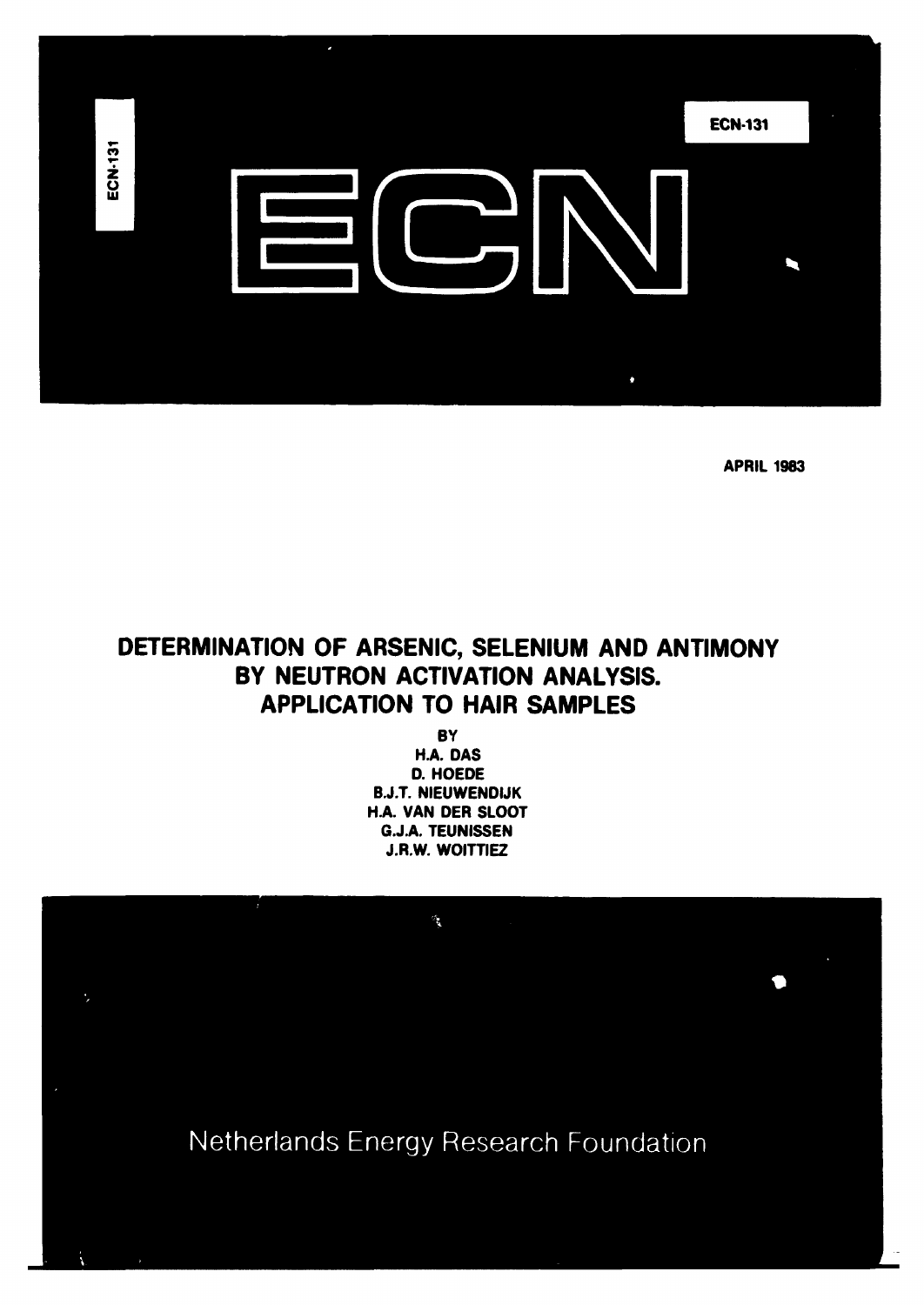ECN does not assume any liability with respect to the use of, or for damages resulting from the use of any information, apparatus, method or process disclosed in this document.

# Netherlands Energy Research Foundation ECN

P.O. Bo> 1

1755 ZG Potion (NH) The Netherlands Telephone (0)2246 - 6262 Telex 57211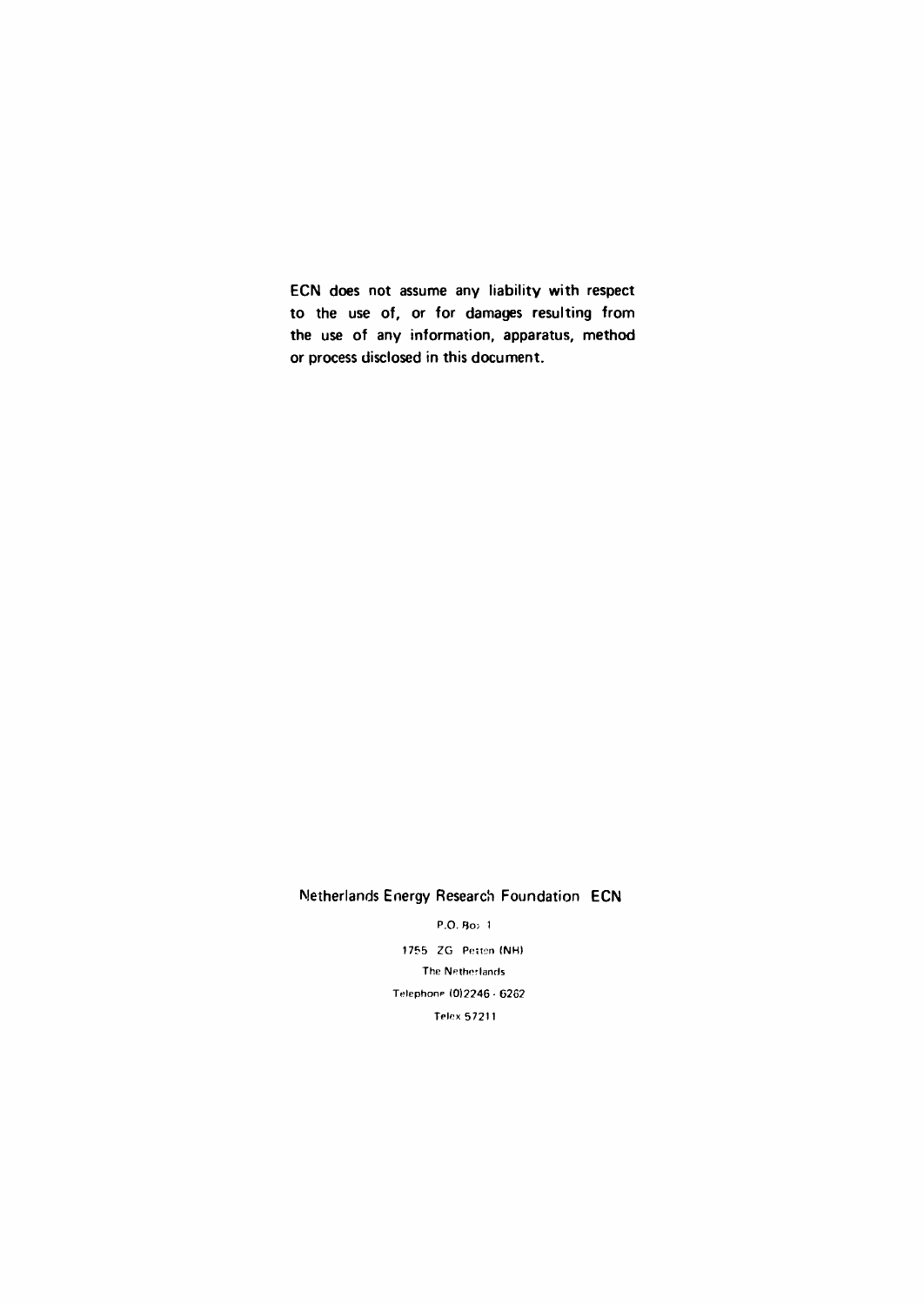**ECN-131** 

**APRIL 1983** 

# **DETERMINATION OF ARSENIC, SELENIUM AND ANTIMONY BY NEUTRON ACTIVATION ANALYSIS. APPLICATION TO HAIR SAMPLES**

 $\sim$   $\sim$ 

 $\mathcal{L}_{\mathcal{A}}$ 

**BY HA DAS D. HOEDE 6J.T. NlEUWENDlJK H.A. VAN DER SLOOT G.J.A. TEUNISSEN J.R.W. WOITTIEZ**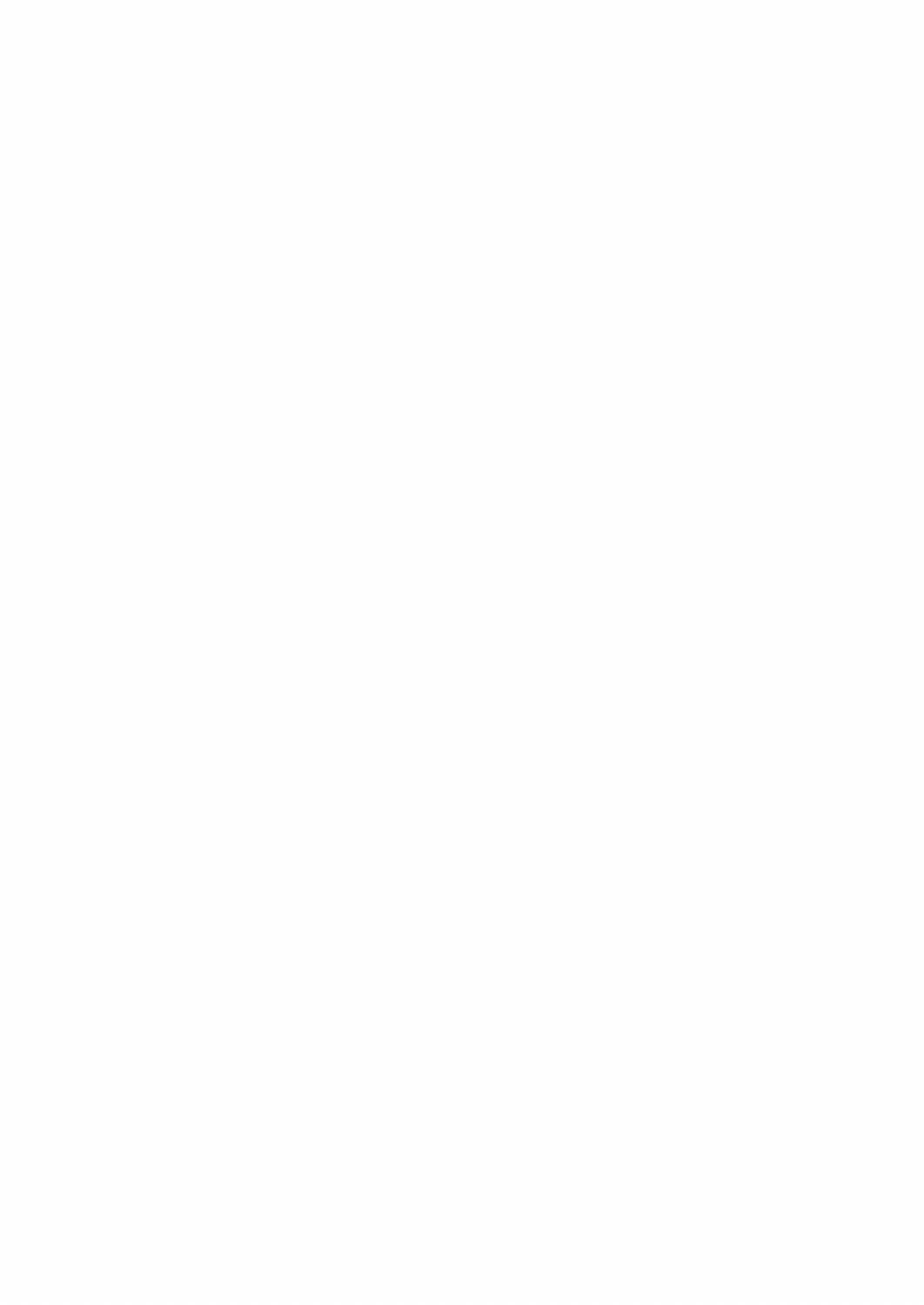#### **ABSTRACT**

**- A fast rabbit system for instrumental activation analysis with reactor neutrons is described.** 

**Its use in the determination of selenium in hair is discussed.** 

- A survey is given of the correction factors which are inherent to the **use of short-lived radionuclides.**
- **An alternative to INAA is NAA based on the separation of arsenic, selenium and antimony by hydride evaporation and adsorption to active carbon.**
- **Data for some Standard Reference Materials are given.**
- **This work was done under research contract 2440/RI/RB with the IAEA.**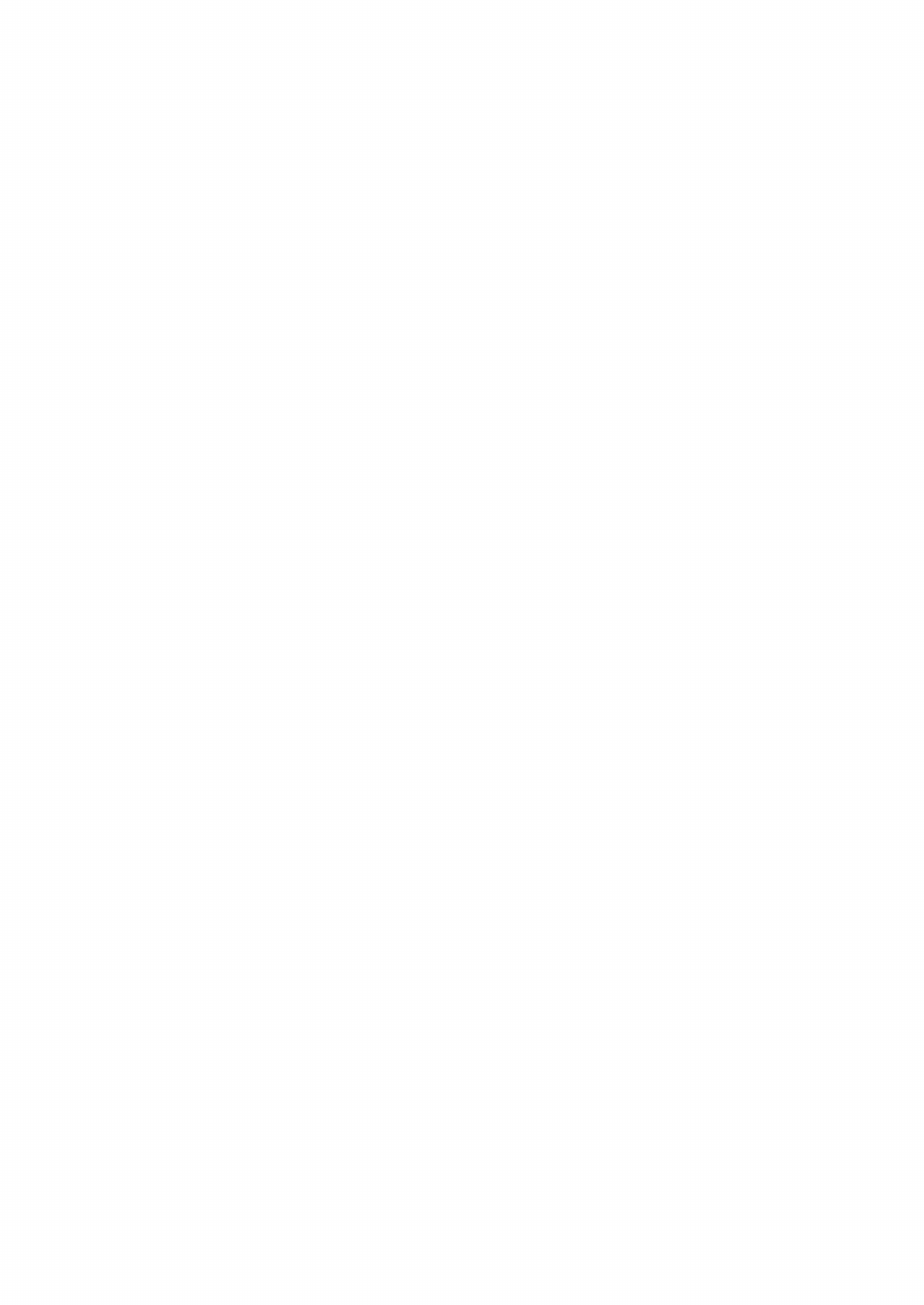#### **1. INTRODUCTION**

- **The multi-element analysis of hair samples by instrumental neutron activation analysis (INAA) was the subject of an earlier investigation, undertaken in co-operation with the IAEA [ 1 ]. The determinations are based on radionuclides with Tj > 3 minutes. Tentative experiments on the possible application of shorter lived radionuclides indicated that Se and Ag may be determined by way of**   $77m$ Se,  $T_2 = 17.5$  s and  $^{110}$ Ag,  $T_2 = 24.6$  s, if a reliable and fast **pneumatic rabbit system is available. The apparatus should meet the following requirements: 13** a high thermal neutron flux of 4.10<sup>13</sup>  $cm^{-2}s^{-1}$ ; **° reproducible irradiation times down to 0.1 s;**  *a* **constant and short transport times;** 
	- **automatic separation of shuttle and sample capsule;**
	- **automatic mounting in the counting position and start of counting;**
	- **a multi-sample processing with a sample stock and an automatic administration of sample codes and irradiation and counting conditions;**
	- **magnetic tape storage of y-ray spectra for off-line processing.**

**During the period of the present IAEA-contract, this device was realized and tested. A summary of the features and the routinehandling is given in this report.** 

- **Application of short-lived radionuclides inevitably implies an appreciable decrease of sample count-rate over the measuring period. This is often accompanied by high initial total dead-tima fractions.**  For the resulting systematic bias a correction procedure has to be **available which fits into the routine analysis. This text gives a survey of the forma<sup>1</sup>ism by way of which the correction is applied.**
- Some important elements are outside the scope of INAA or at least not **determinable in all hair samples. A prominent example is As. Consequently, the possibilities of As-determination by NAA including radiochemical separation were investigated. Mineralization with Mg(NO.). and evaporation as the hydride was**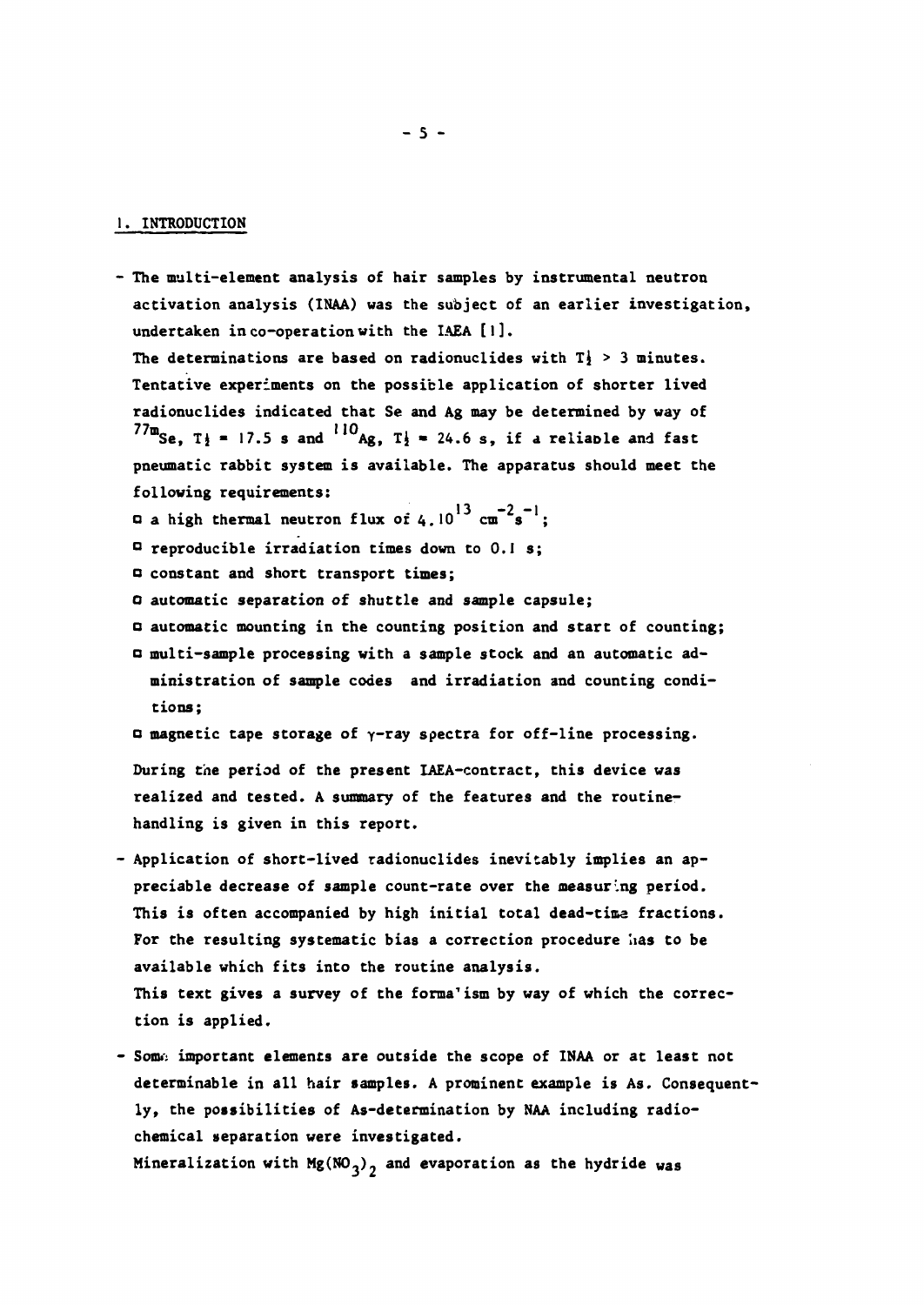**chosen to this end.** 

**As it is possible to determine Sb and Se in the same way, these elements were studied too.** 

**- The developed techniques were applied to the ECN in-house hair test material COOG which was also used in the previous study.**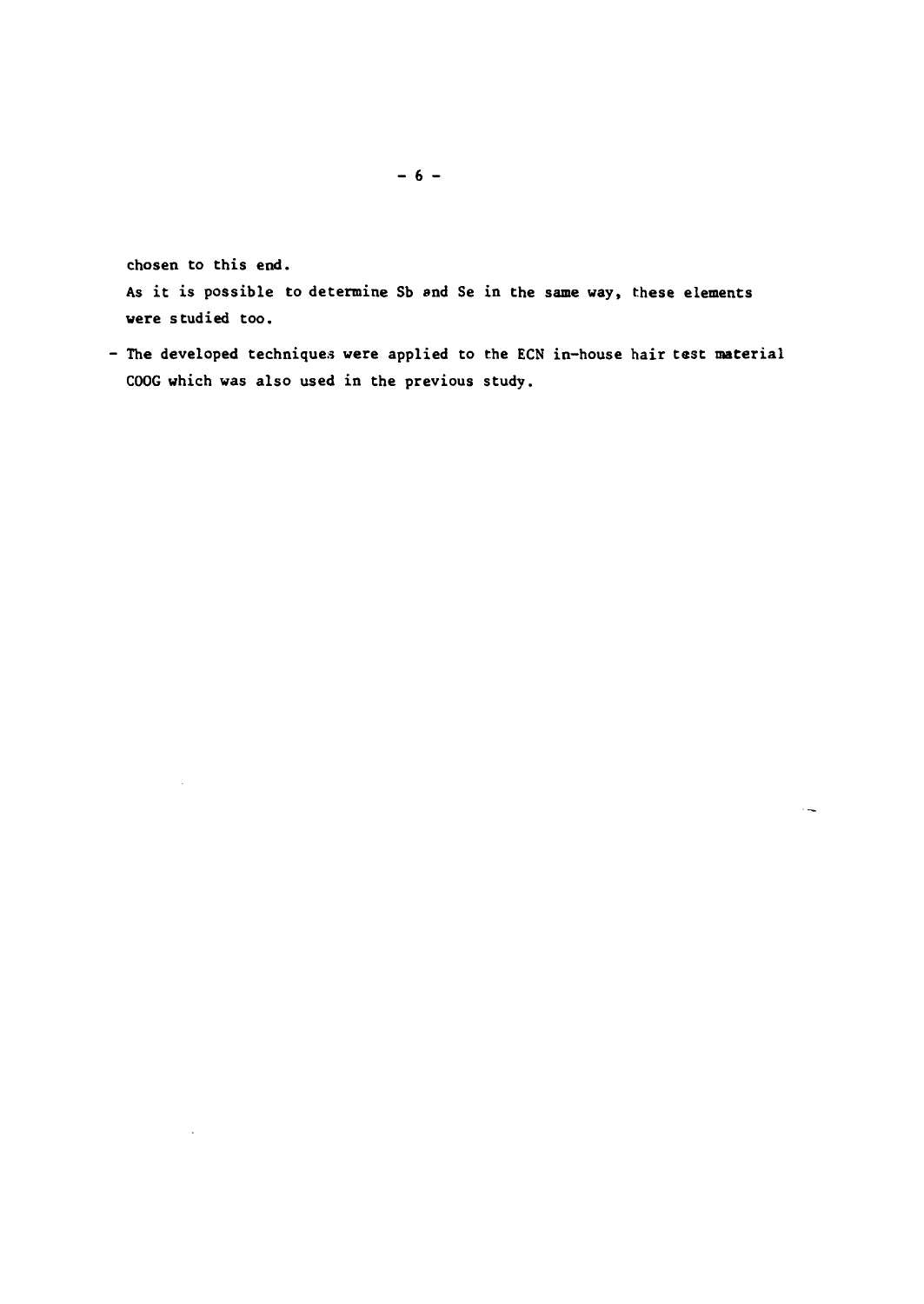#### **2. THE FAST RABBIT SYSTEM FASY IN THE HFR AT PETTEN**

# **2.1. General**

- **A survey of the state of the art in pneumatic fast rabbit systems is presented in ref. [2]. Applications divide into the determination of short half-lives, delayed neutron counting and INAA. For the last category, a return time of > 0.1 s seems to be sufficient. Essential features are a constant background and capsule-blank, a variable but reproducible time schedule and automatic starting of the counting apparatus at the end of the preset decay-time.**
- **The present facility is located in a horizontal beam tube (HB-10) of the HFR 45 MW materials testing reactor at Petten, The Netherlands.**  Figure 1 gives a general view while figure 2 is a schematic view **of the conveying system. The apparatus is equipped with an "Ada 2000"**  computer, a 35 cm<sup>3</sup> coaxial Ge(Li) detector in a 4" lead shield **lined with 1.5 mm Cd and Cu, and a 4000-channel analyzer with 7-tracks magnetic tape output. The thermal neutron flux at the irradiation position is**   $4 \times 10^{13} \text{ cm}^{-2} \text{ s}^{-1}$ .

#### **2.2. Features of the system**

- $-$  The conveying time from the end of the irradiation until the arrival **in the counting position varies from 150 to 500 ms. This return time depends on pressure setting, total mass of the shuttle and the number of shots made with the same shuttle. Thus it is advisable to use a shuttle only once.**
- **The shuttle and sample capsule used are shown in figure 3. It permits the separation of shuttle and capsule during their return from the irradiation position. The capsule is hold by three notches only, which give** *way* **when the shuttle is stopped suddenly on its way back. To prevent the shuttle from oscillating during the**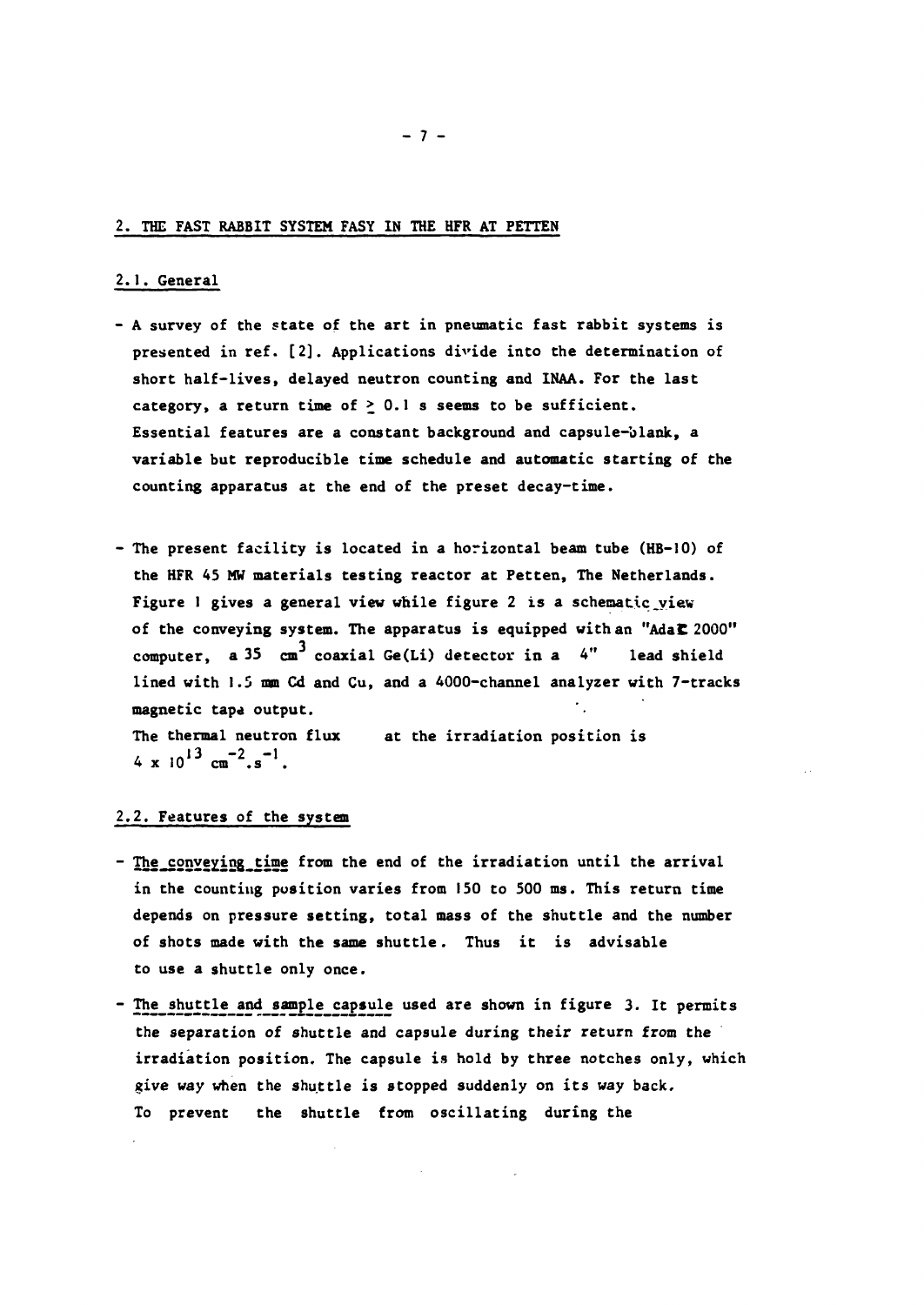**deceleration, it is stopped by an air buffer. The adjustment of the slowing down has to be done in a series of careful and time-consuming preliminary experiments. For the routine use in the measurements mentioned in this report, the return time was found to be < 0.3 s.** 

- **The irradiation position is placed close to the end of the beam tube. In order to reduce gamma heating the irradiation position is surrounded by a lead shield of = 3 cm with a cooling spiral through which a constant water flow is maintained (figure 4). A photocell detects the shuttle outside the beam-tube and serves for irradiation timing.**
- **The measuring position is surrounded by a lead cell. The transport system (figure 2) enters the cell through one of the 10 holes in the roof of the cell. This gives the possibility of varying the sample detector distances (figure 5).**

The internal dimensions are  $(800)^3$  mm<sup>3</sup> at a lead thickness of 4",  $\tau$ **lined at the inner side with 1.5 mm sheets of copper and cadmium.**  A 35 cm<sup>3</sup> coaxial Ge(Li) crystal serves as detector. It is **connected to a 4000 channel analyzer with 7-tracks magnetic tape output.** 

**The magnetic tape is transported to the central CYbER computer of ECN and processed according to the procedure described in ref. [3].** 

- **The\_loading\_mechanism is placed on top of the lead cell (figure б ) . It is equipped with an automatically operating pneumatic control valve.**
- $-$  **Electronic control is possible through a "Televideo" Terminal (figure 1). The programme, written in BASIC, is available. It contains automatic control of the main mechanical and electronic failures. Loading mechanism and multi-channel analyzer are started automatically.**

 $\approx$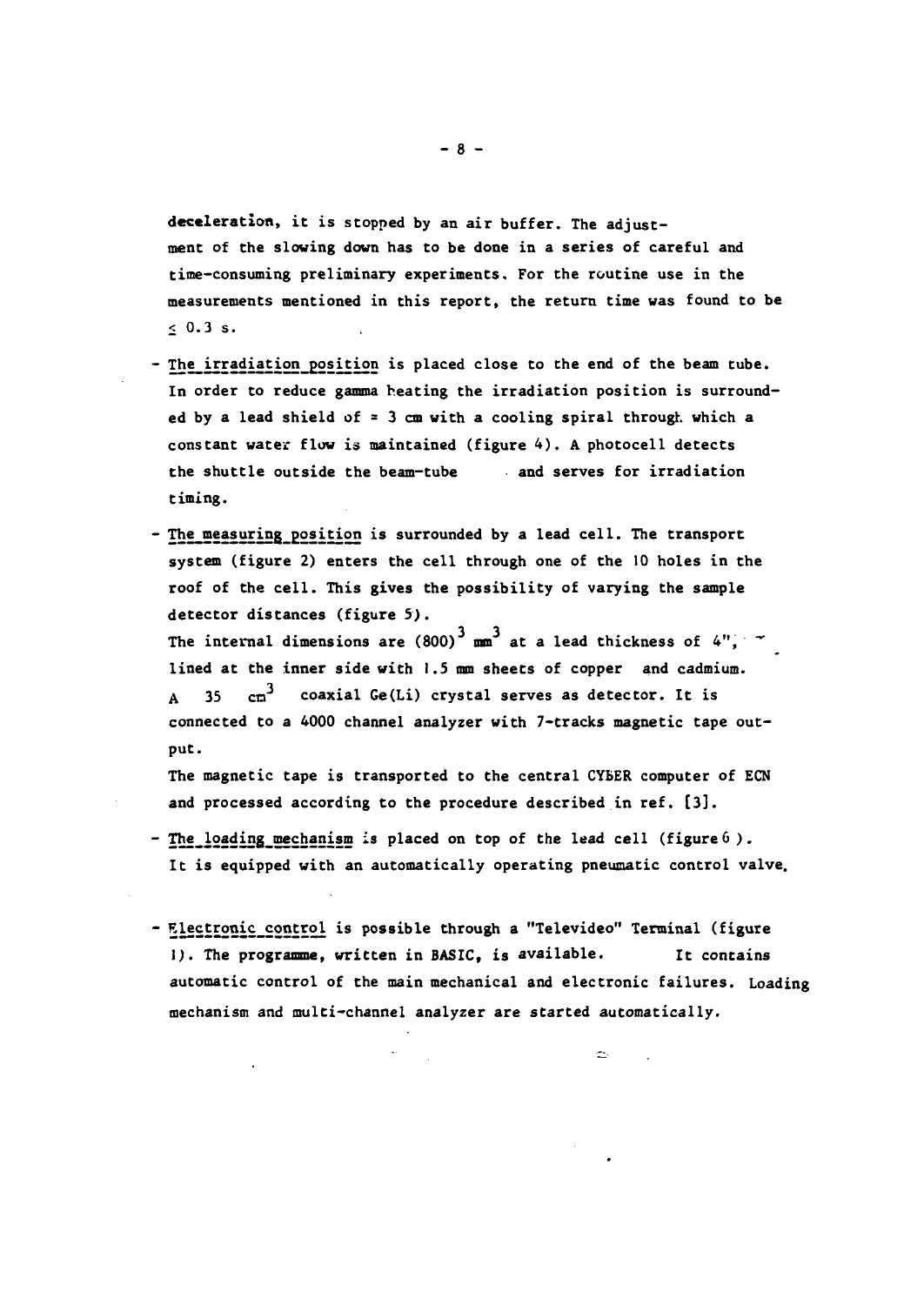### **2.3. Testing of the system**

**- The conveying system was subjected to rigorous out-of-core tests to determine its reliability and to measure the fluctuations in irradiation and return time. Results are collected in table 1. It can be seen that there is no apparent influence of the sample-mass.** 

### **2.4. Standardisation**

- **Standards should be of the same size and shape as the samples to eliminate geometry differences during irradiation and counting. Either aqueous solutions or very pure active carbon, loaded with a known amount of certain elements, may be used.**
- **Alternatively the standard solutions may be evaporated to dryness.**  Measurements on 50 µl aliquots of a <sup>133</sup>Ba and a <sup>60</sup>Co-solution, mounted **in eight different positions through the shuttle, revealed no systematic influence and resulted in the following relative standard deviations:**

| 81 keV | $-$ - Ba  | 4.5Z |
|--------|-----------|------|
| 356    | 11        | 2.3Z |
| 1116   | 11        | 2.4Z |
| 1173.2 | $60_{Co}$ | 1.1Z |
| 1332.5 | 11        | 1.0Z |

**The observed differences are probably due to the (varying) influence of the compton-background in the peak-area determination.** 

**- 9 -**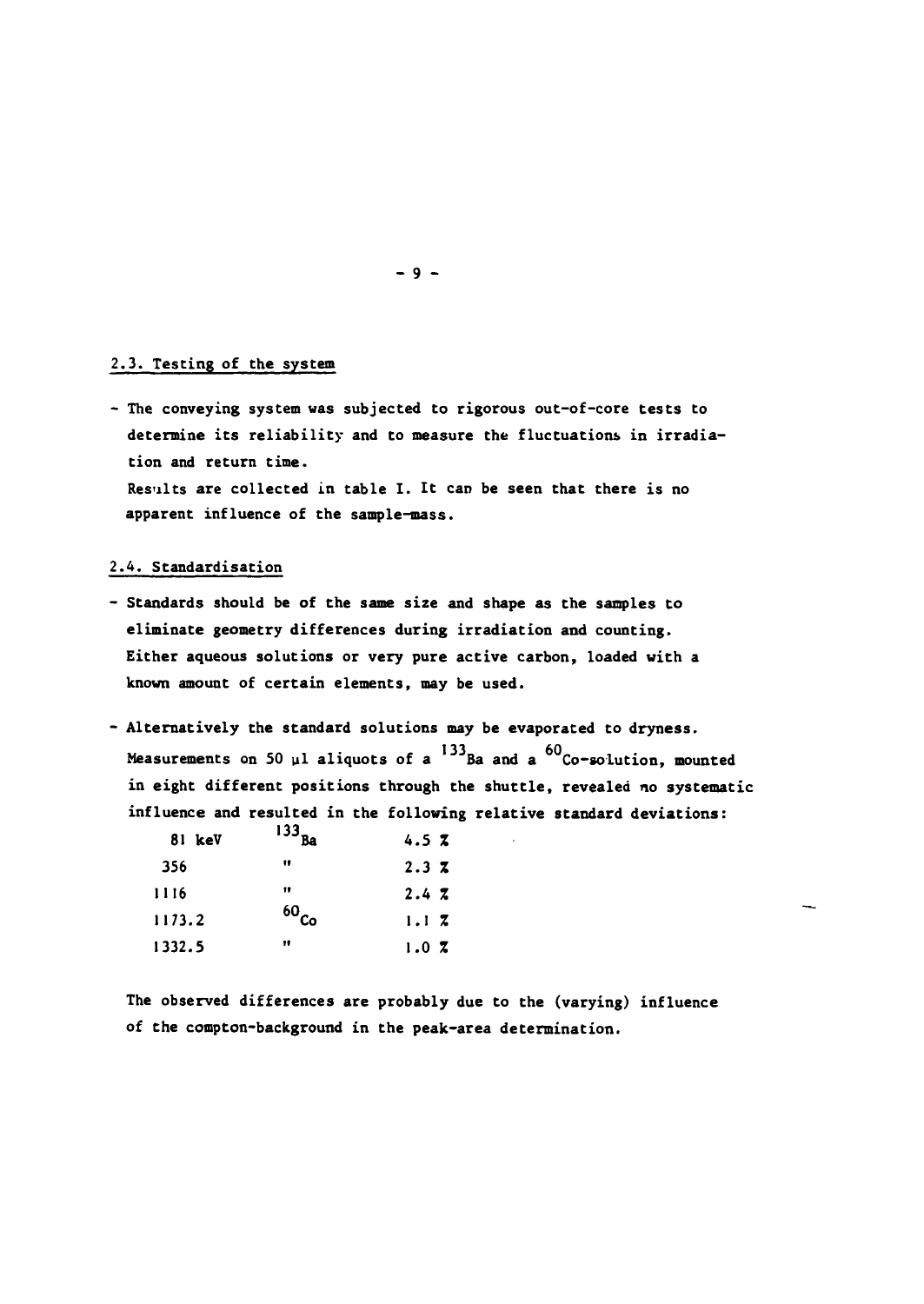#### **3. DEAD TIME CORRECTION IN THE MEASUREMENT OF SHORT LIVED RADIONUCLIDES**

#### **3.1. Formulation of the residual influence of total dead time**

**- Counting is done in the life-time mode. The measurement is stopped when the total life time becomes equal to the preset counting-time. A residual correction is needed when the radionuclide involved decays appreciably during measurement.** 

**The approach followed here is based on earlier work reported elsewhere [4 -6] .** 

**It appears that the residual influence of dead time for countings in**  the life-time mode can be written as a factor f<sub>r</sub>, defined by equation **(1)** 

$$
f_{\tau} = \frac{(1 - D_0) \cdot \lambda}{\left[1 - \exp\left(-\lambda T_{\text{m}}\right)\right]} \int_{0}^{T_{\text{m}}} \frac{\exp\left(-\lambda t\right)}{\left(1 - D_0\right) + D_0 \exp\left(-\lambda^{\intercal} t\right)} \cdot dt \qquad \dots(1)
$$

**The meaning of the symbols is: D \* total dead-time fraction at the beginning of the measurement**   $\lambda$  = decay constant radionuclide of interest  $[s^{-1}]$ **X' \* average apparent decay constant over the (measured portion of**  the)  $\gamma$ -ray spectrum  $[s^{-1}]$ T<sub>m</sub> = preset counting time [s] **T'** *\** **extended counting time in the life-time mode [s] m t \* time [s]** 

**The value of X' may be obtained from the variation of the total deadtime fraction over the measuring period:** 

$$
\lambda' = \frac{1}{T_{m}^{t}} \cdot \ln \frac{1 - D_{T}}{D_{T}} \cdot \frac{D_{o}}{1 - D_{o}} \qquad \qquad \dots (2)
$$

where  $D_{\alpha}$  is the D-value at the beginning and  $D_{\gamma}$  that at the end of **the (life-time mode) measurement.** 

**From the experimental D versus t curves it may be deduced whether a single X' is sufficient to describe the decay of the sample during measurement [6], as supposed in the derivations of equations (1) and**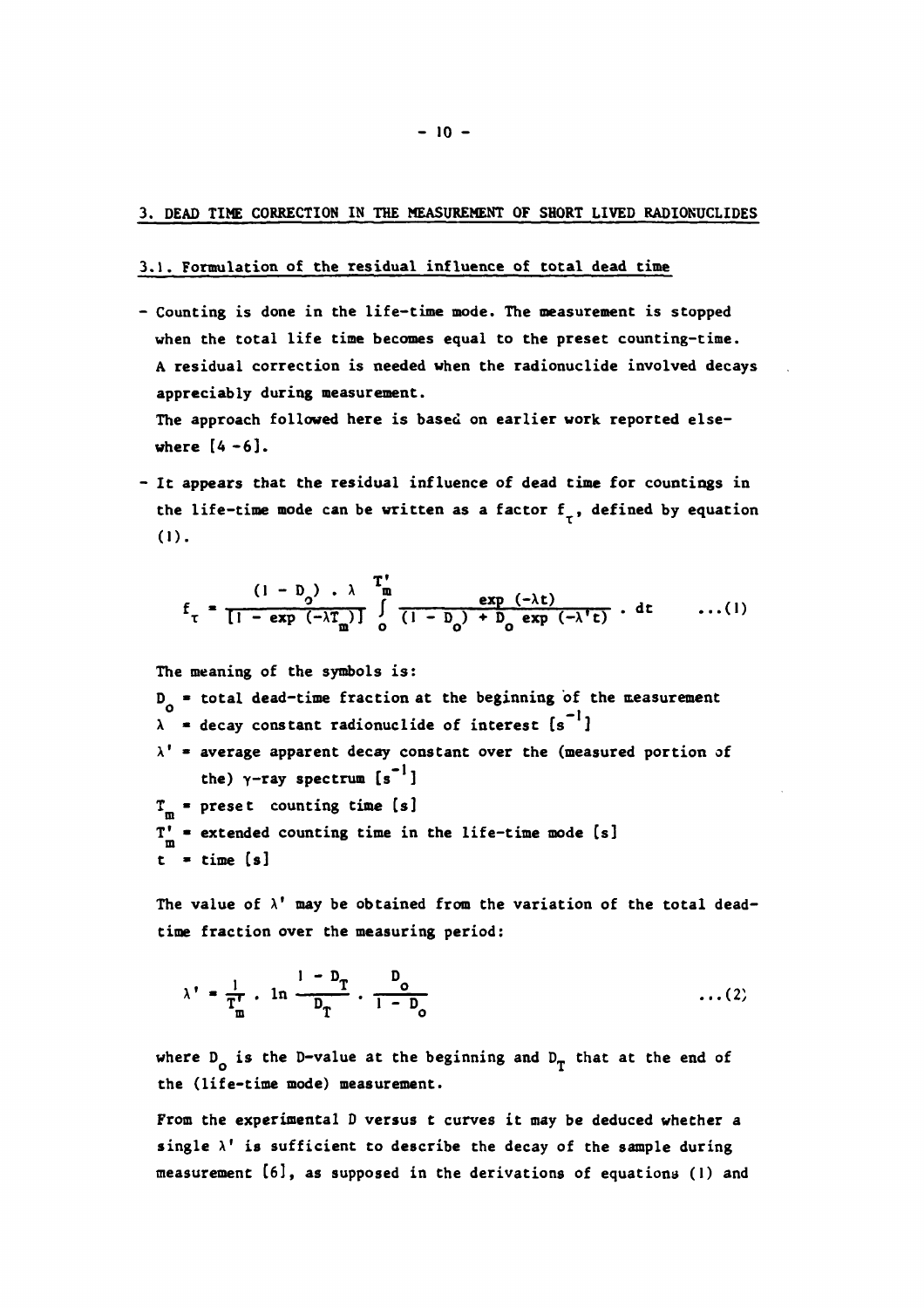**(2). In any case,** *\'* **may be translated into an average (matrix) half**  life  $(T_2^l)'$  =  $(\ln 2)/\lambda'$ .

Table II gives  $f_{\tau}$  as a function of  $(T_{2}^{i})'$  for the radionuclide  $^{77m}$ Se,  $T_f$  = (17.8 + 0.3) s, at a preset counting-time of 60 s and D<sub>2</sub> values **0.0 2 - C.3. The integral in expression (1) has to be solved numerically. A programme for a PDP-11, written in CLASS, serves this purpose.** 

- The value of f<sub>r</sub> increases with the allowed decay time. Thus it is **possible to estimate the optimal counting conditions by considering**  the product  $f_{+}$ .  $e^{-\lambda t}$  as a function of  $t =$  decay time. However, the **statistical error in the net number of counts is also governed by the compton background and its decay.** 

## **3.2. The combination of the correction for dead time and pile-up losses**

- **When a Ge(Li) detector is used, the effect of pile-up has to be considered. It may be measured with an electronic pulser. It can be asked now whether the corrections for pile-up and residual dead-time losses may be combined.**
- **The pile-up losses are due to spurious coincidences in the pre-amplifier. They can be described by a (formal) dead time т', per pulse which may change over the measuring period due to variations in the Y-ray spectrum. If then T is the dead time in the ADC one arrives at the formalism given in table III. The calculation of f (equation 3), the loss factor which includes pile-up phenomena, implies knowledge of т'/т. This ratio follows from the application of equation (A) to pulser**peak losses in y-ray spectra of long-lived radionuclides, recorded **with the same measuring chain. Usually it is around 0.2 - 0.3.**
- **The separate corrections for pile-up and residual dead-time losses, using equations (1) and (4), may be combined to the simultaneous correction by way of equation (3). For т'/т-values up to 0.5, the results differ less then 0.5% while**  for  $\tau'/\tau$   $\leq$  1 the final systematic bias is  $\frac{1}{2}$  or less.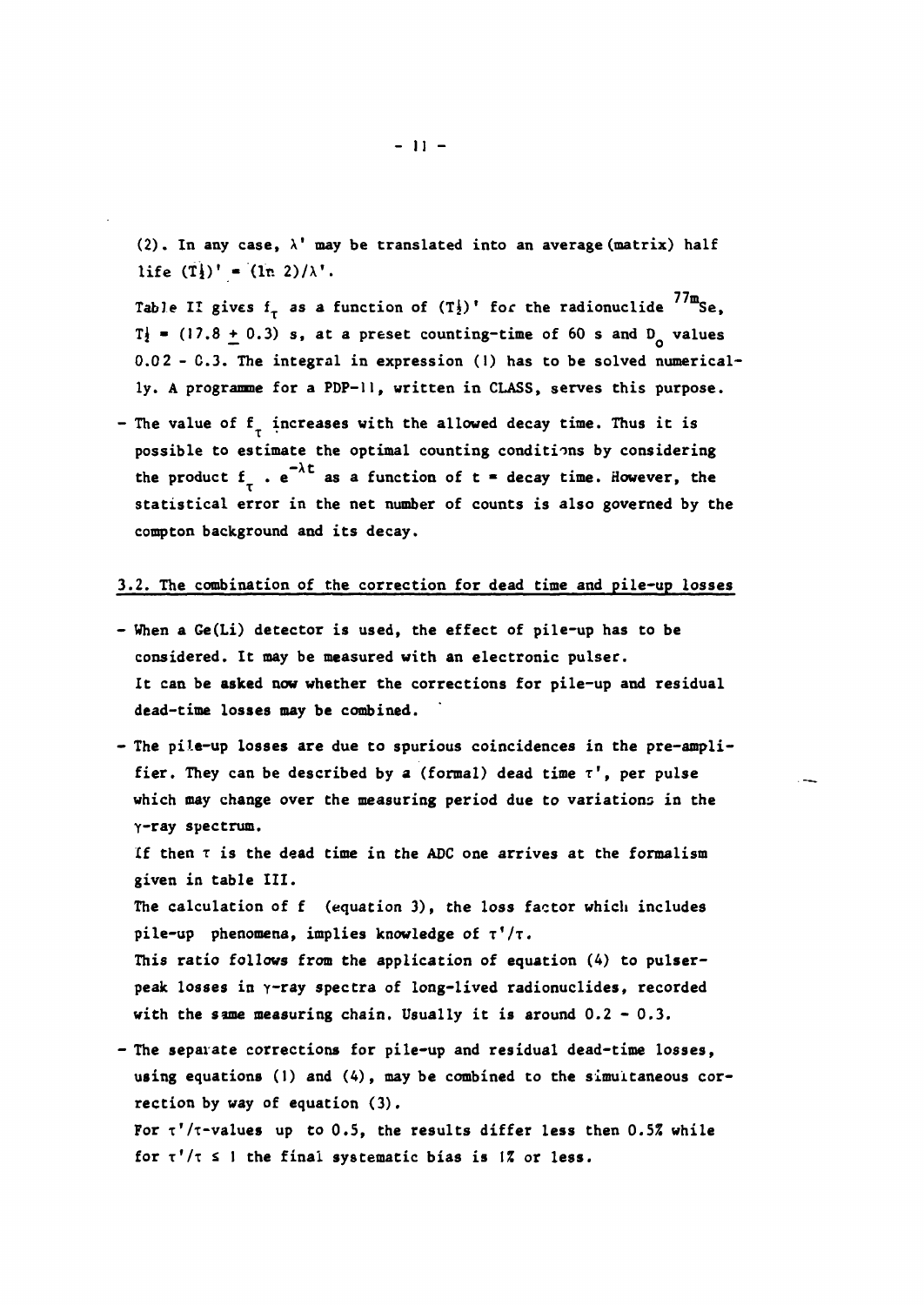## **3.2. Experiments**

- **The experimentally determined variation of the total dead-time fraction D with time is given in table IV, together with the corresponding (Ti)'-values, for some relevant matrices.**
- **The (Tj)' of hair increases rapidly with the decay-time, approximately according to**

 $(T_{\frac{1}{2}})^{\dagger}$  \* 120.exp (- 3.2 x  $(0^{-3}, t)$  . . . . . .  $(6^{a})$ 

**For nail one arrives at** 

 $(T_1^1)'$  = 150.exp  $(-2.2 \times 10^{-3} \text{ ft})$   $\ldots \ldots (6^b)$ 

For granite, coal and fly-ash the value of  $(T<sub>2</sub>)'$  does not differ significantly from the half-life of  $^{28}$ Al: T<sub>2</sub> = 135 s. In rainwater **19** Liere exists an initial contribution from  $^{19}$ 0, T<sub>2</sub> = 27.1 s.

- The ratio  $\tau'/\tau$  was measured as  $0.29 + 0.03$  ( $\sigma$ ) for a series of sedi**ment samples with a measuring chain consisting of: .3 a "Harshaw" 60 cm flat coaxial Ge(Li) detector. "Harshaw-NB** *ZV'* **preamplifier.**  *a* **"Ortec Type 47J" spectroscopy amplifier. "Elscint KV-N-JA" HV (2500 VI power supply**   *"ЪйС* **model DB-2" random pulse-generator (500 c.s )**  *o* **"Didac 4000" channel analyzer.**
- **The γ-ray spectrum of hair after a short irradiation in the fast rabbit system is given in figure 7. Figure 8 gives the blank Y-spectrum. The following radionuclides may be assayed quantitatively. The order is that of decreasing specific count-rate. 6** x 10<sup>**<sup>** $10$ **</sup> c.**µg<sup> $-1$ </sup> at an irradiation-time of 30 s,</sup>  $77m_{s_{\alpha}}$ **162 keV**

| $^{110}$ Ag       | 658  | $6 \times 10^{4}$            | a decay-time of 5 s and a counting- |
|-------------------|------|------------------------------|-------------------------------------|
| $177m_{\rm vir}$  | 104  | $2 \times 10^{4}$            | time of 40 s.                       |
| $52_{\mathrm{v}}$ | 1434 | $3 \times 10^{4}$            |                                     |
| 56 <sub>Mn</sub>  | 847  | 1.10 <sup>4</sup>            |                                     |
| <sup>66</sup> cu  | 1039 | 1.5 $\times$ 10 <sup>2</sup> |                                     |
| $^{51}$           | 320  | $1 \times 10^{2}$            |                                     |
| 128,              | 441  |                              |                                     |
|                   |      |                              |                                     |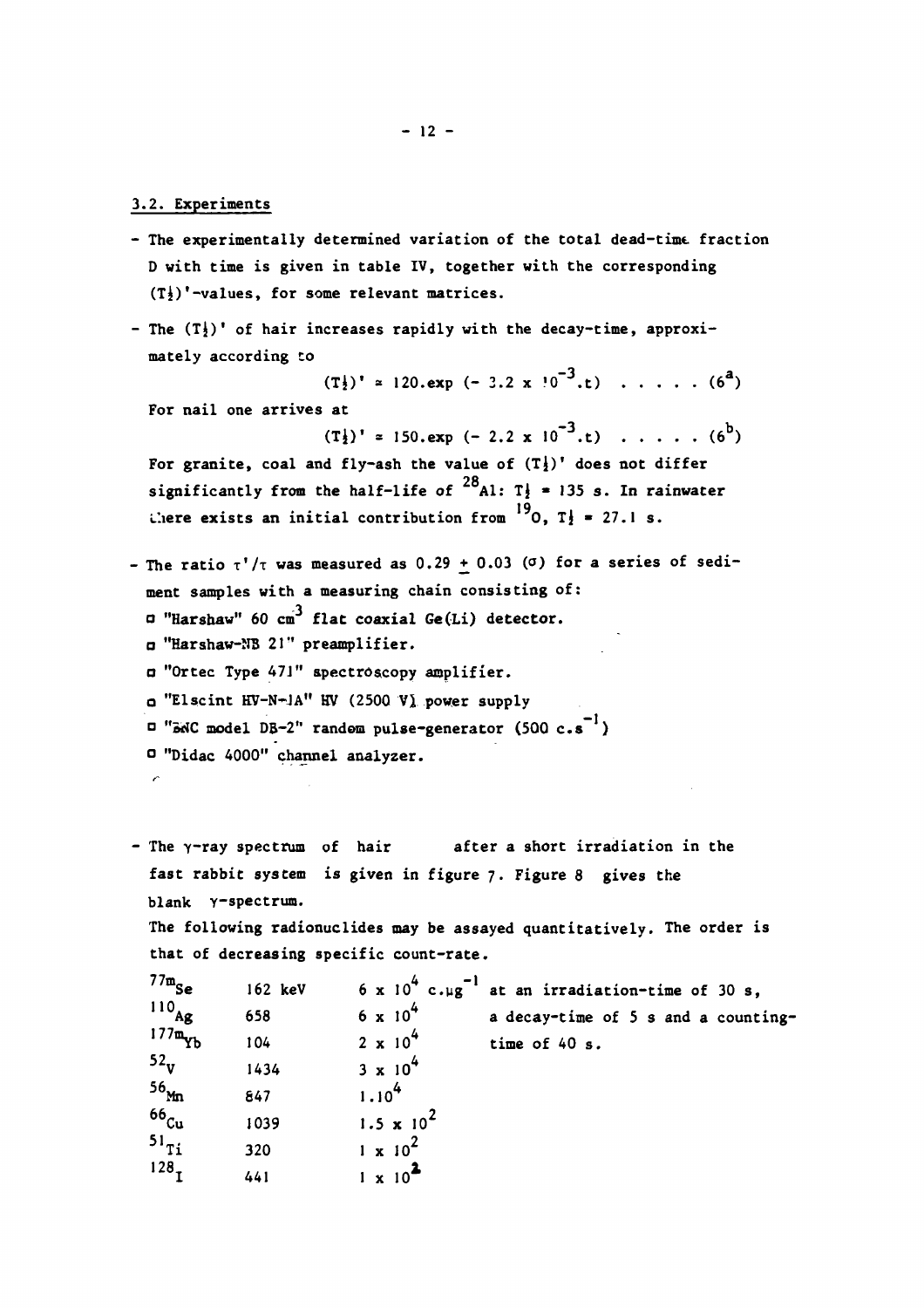# **4. THE DETERMINATION OF ARSENIC, ANTIMONY AND SELENIUM IN DRY BIOLOGICAL MATERIAL**

# **4.1. General [7, 8]**

- **Rapid and sensitive procedures for the determination of As, Sb and Se may be based on reactor neutron activation and open mineralization**  with a saturated Mg(NO<sub>3</sub>)<sub>2</sub>-solution, followed by hydride evaporation **and adsorption to active carbon. This adsorber is then counted for**  the  $\gamma$ -rays of  $\gamma$ <sup>o</sup>As,  $(T_1 = 26.4 \text{ h})$ ;  $\gamma$ <sup>12</sup>Sb,  $(T_2 = 2.7d)$  and  $\gamma$ <sup>3</sup>Se,  $(T_2^1 = 120 d)$ .
- **It is necessary to determine Se separately. Both the long half-life of Se and the necessity to reduce possibly present hexavalent Se to the four-state press for this.**
- **The limits of determination are of the order of 10 ng for all three elements.**

## **4.2. The determination of arsenic and antimony**

# **4i2iJ^\_Reagents\_and\_a££aratus**

| - NaBH <sub>4</sub> p.a.                                             | - Hydride generation apparatus with      |
|----------------------------------------------------------------------|------------------------------------------|
| $KI$ p.a.                                                            | a septum for NaBH <sub>L</sub> injection |
| £-ascorbic acid p.a.                                                 | (see figure 10)                          |
| HCl, 'Suprapur" or "p.a."                                            | - Heating plate                          |
| $Mg(NO_3)$ , p.a. saturated solution - Muffle furnace (min.: 500 °C) |                                          |
| Pressurizer He as carrier gas                                        |                                          |

# **412i2i\_Tracer\_ex£eriments**

- Tracer experiments with <sup>74</sup>As and <sup>124</sup>Sb were carried out to check the recovery of As and Sb from the  $Mg(NO<sub>3</sub>)$ , mineralization and the recovery of the hydride generation. Both steps gave quantitative yields within the experimental error. Previous experiments with  $H_2SO_4$ <sup>-HNO</sup>3 in a teflon-lined pressure decomposition vessel resulted in incomplete hydride generation with variable recoveries of 70 - 90%, probably due to incomplete destruction.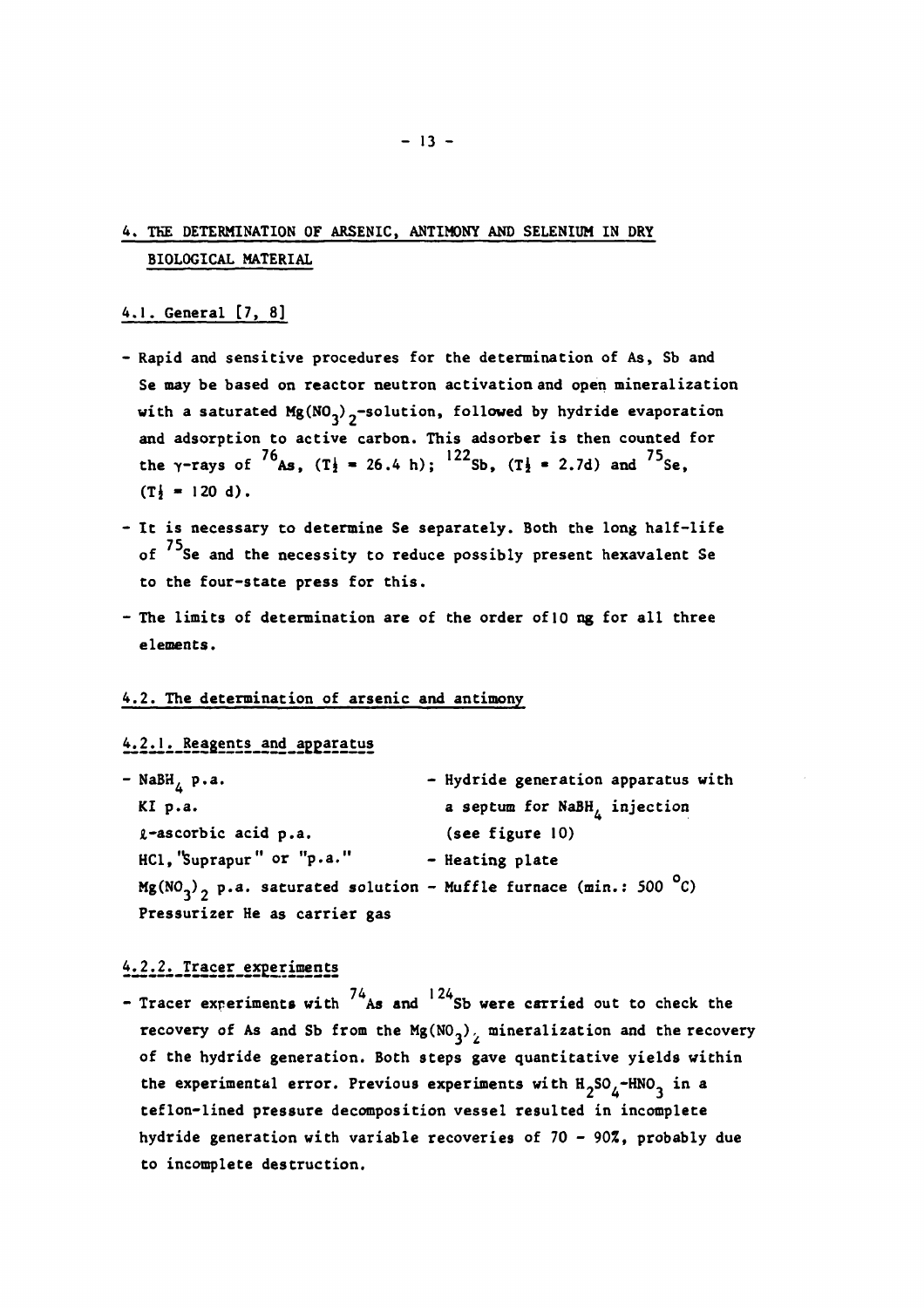**As antimony (V) is reduced more slowly by NaHB, thanantimony (III)**  a reduction with KI and *L*-ascorbic acid is required to convert all **forms of arsenic present in the sample to the tervalent state. Grains of active carbon are used for collection of the hydrides. With a segmented adsorber the collection efficiency was checked and 1 gram of carbon proved to be quite sufficient.** 

# **4^2.31\_Procedure**

**4.2.3.1. Sample preparation and irradiation** 

- **Approximately 300 mg of sample is dried according to NBS specifications or in a freeze-dryer, transferred to a polythene capsule and weighted.**
- **Standards of As and Sb are prepared by pipetting 50 ul aliquots of**  standard solutions (As : 200  $\mu$ g.ml<sup>-1</sup>, Sb : 200  $\mu$ g.ml<sup>-1</sup>) on pure **active carbon (home-made quality) in vials as used for the samples.**
- **Thin iron rings are used as flux monitors and mounted on top of every individual vial.**
- **Samples and standards are irradiated for 2 hours in a rotating**  facility at a thermal neutron flux of  $2.10^{12}$   $\text{cm}^{-2}.s^{-1}$ .

#### **4.2.3.2. Mineralization of samples**

**After cooling for = 12 hours the samples are transferred to 100 ml**  beakers, to which 5 ml of saturated Mg(NO<sub>2</sub>)<sub>2</sub> solution is added. Care **should be taken to immerse the samples completely.** 

- **The beakers are placed on a hot plate and the solutions evaporated to dryness by heating slowly to <sup>s</sup> 200 °C. Then an extra 5 ml of**  saturated Mg( $NO<sub>2</sub>$ )<sub>2</sub> solution is added so as to immerse incompletely **mineralized parts of the sample. The beakers are placed on the hot plate and again heated to \* 200 C.**
- **When the samples are dry, the beakers are heated in a mulfle oven to = 450 С for 30 minutes. A white residue is obtained.**
- **This residue is dissolved in 30 ml 6N HC1.**
- **The total procedure takes = 4 hours per 20 samples if 5 hydride generators are used simultaneously.**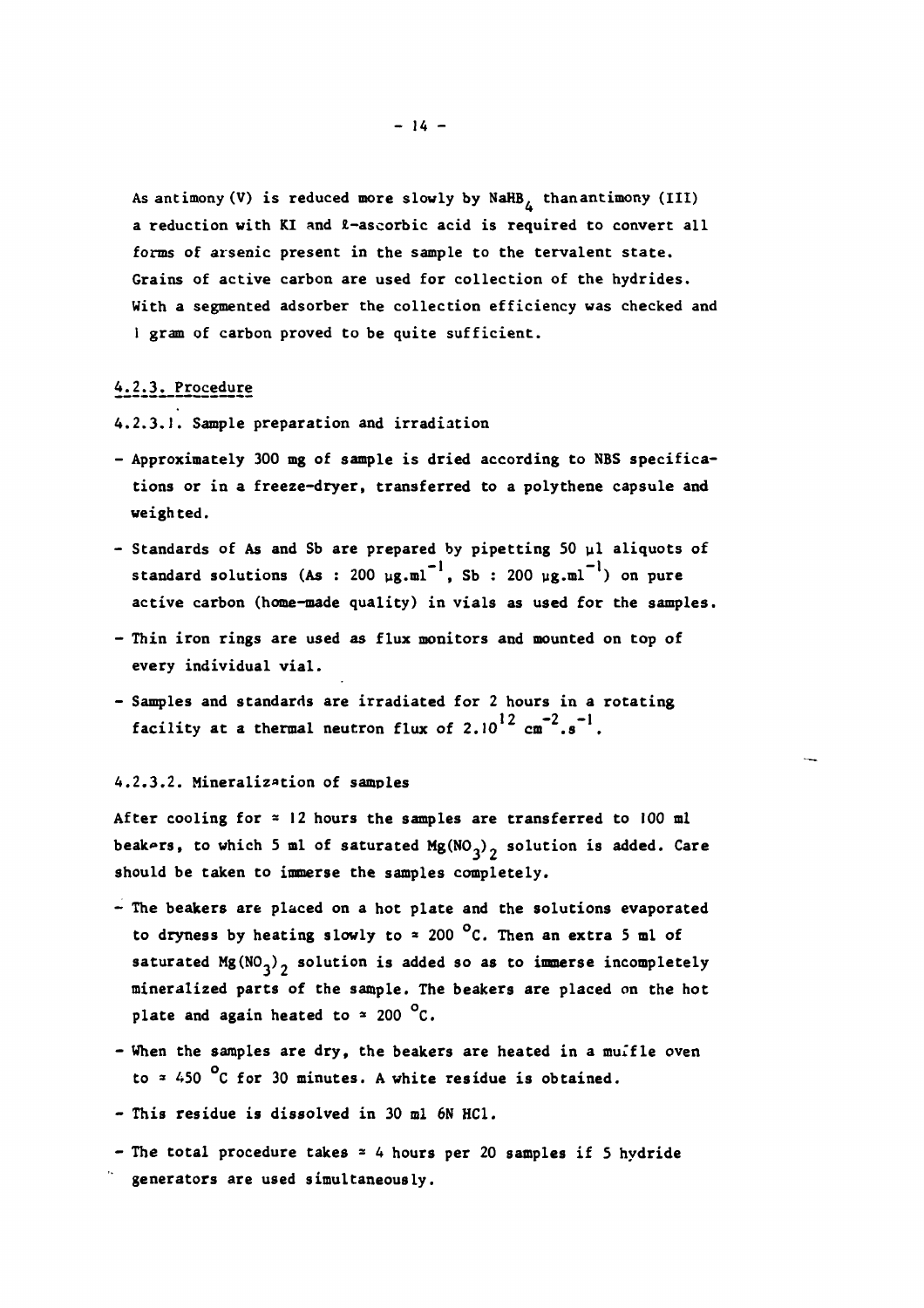## **4.2.2.3. Hydride generation**

- **The solution is transferred to the hydride generation vessel, which is closed. A stream of He is passed through the solution at a rate of I l . min to carry the hydrides formed to the carbon absorber.**
- **Through the septum 2 ml 0.2 M KI-I0Z(w/v) i-ascorbic acid is added.**  Then 5 ml of 15% NaBH<sub>*i*</sub> is introduced.
- **After 2 minutes a second injection of NaBH, follows. After a total reaction time of 4 minutes the He-flow is stopped and the carbon adsorber transferred to a testtube for counting.**

#### **4.2.2.4. Counting**

- **Samples and standards are counted on a Ge(Li) detector coupled to a multichannel analyzer. The spectra are recorded on tape and processed by a computer program, which accounts for partial overlap of photopeaks, corrects for pulse-pile up by a pulser, for decay and sample weights.**
- **The thin iron rings are measured in a 3 x 3 inch Nal detector coupled to a 400-channel analyzer. The 1292 keV photopeak area is normalized 59 against previously determined count rates for this Fe peak.**  The specific count rates for the 559 keV peak of  $^{76}$ As (T<sup>j</sup> = 26.4 h) and the 564 keV peak of  $122$ Sb ( $T_2 = 2.68d$ )at the end of a 2-hours **1i**rradiation at 2.10<sup>12</sup>  $\text{cm}^{-2}\text{s}^{-1}$  are 3800 cpm per µg As and 1650 cpm **per ug Sb respectively.**

# $4.2.4.$  Results

**- The data obtained for the IAEA and NBS (Standard) Reference Materials (table V) are in good agreement with earlier literature data [7].** 

#### **4.3. Determination of selenium**

# **VI 4i3ijpi\_The\_reduction-of\_Se**

**- The mineralization of the sample is identical to that applied for the determination of As and Sb.** 

**Then however, it is mandatory to reduce the hexavalent element to the**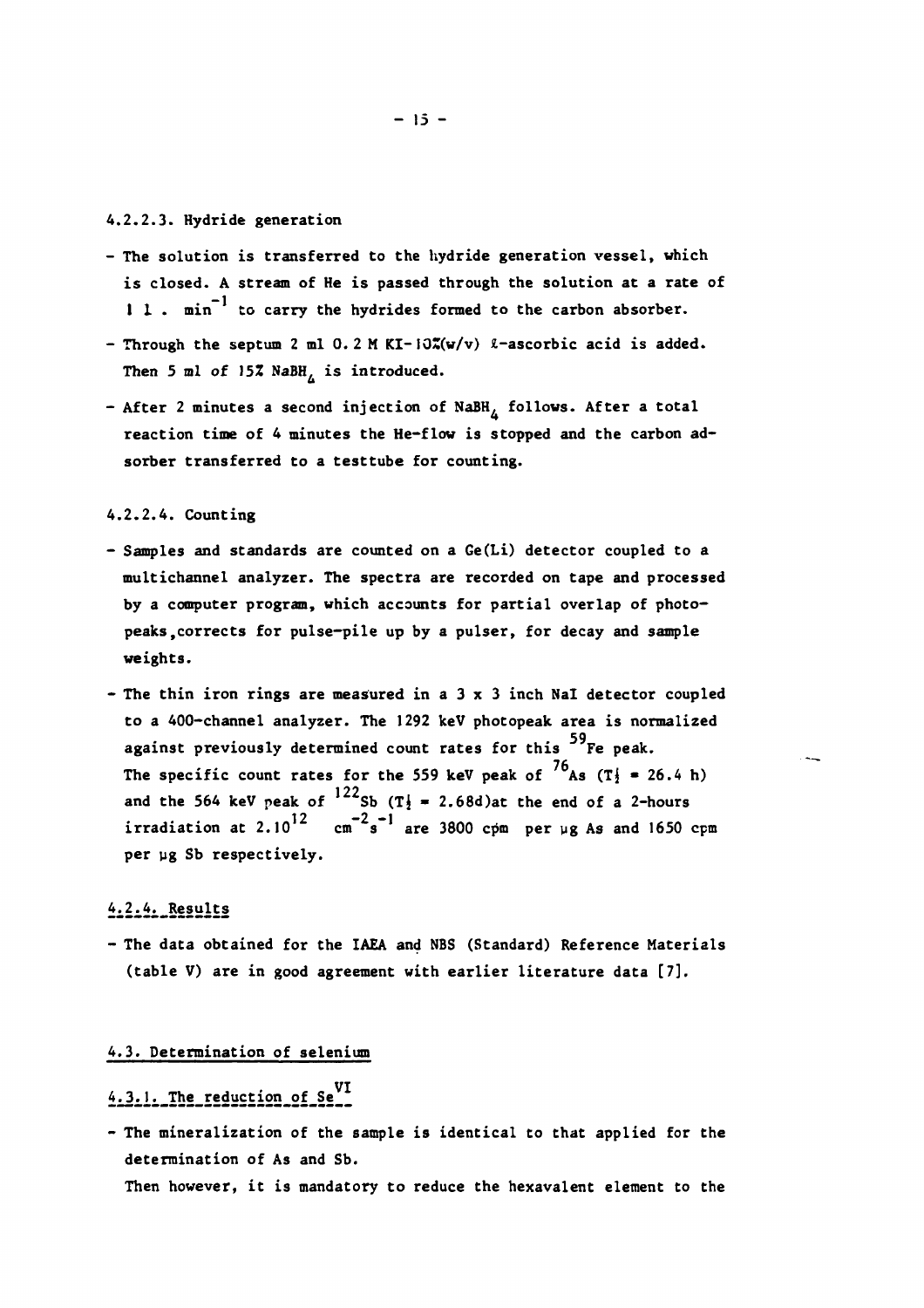**tetravalent state. This should be done in an oxygen free atmosphere to eliminate the risk of re-oxidation.** 

**- A convenient procedure is the lefluxing of the solution, obtained by dissolving the white MgO-residue from the muffle oven heating (cf. section 4.2.3.2.) in as small as possible an amount of 6N HC1, with 20+5 ml 7N HC1 in a round bottom flask under a He-atmosphere for > 30 minutes. The added HCl should have been deaerated with He. It is essential to allow the resulting solution to cool dovn to room temperature before starting the hydride volatilization. The (cooled) solution is transferred to the evaporation vessel and the round-bottom is rinsed with 10 ml 7N deaerated HCl. The vessel should then be deaerated with He-gas for IS minutes at a** flow-rate of  $2 \text{ l.m}^{-1}$ .

# **4.3.2. Standardization»irradiation and y-ray energy**

- **Standards are prepared by pipetting 10-50 ul aliquots of a standard**  solution of Se (50 ug.ml<sup>-1</sup>) on pure (home-made) active carbon.
- $12 -2 -1$ **- Irradiation takes 6-12 h at 2.10 cm s in the low flux rotating facility.**
- **The y-ray energies of 121.1; 136.0; 264.6 or 279.6 keV are used in case of counting with a flat coaxial Ge(Li) detector. If a well-type crystal is used, the 401 keV (sum-lpeak can be applied too. The latter option has been used for the hair analysis.**

The specific count-rates are, for an irradiation of 12 h at  $\sim 3.10^{12}$  $-2$   $-1$  and counting with a 00  $-3$ . **cm s and counting with a 90 cm well-type Ge(Li) detector.** 

| $121.1$ keV | 3.85 x $10^3$ c.ug <sup>-1</sup> .h <sup>-1</sup> |  |
|-------------|---------------------------------------------------|--|
| 136.0       | $1.25 \times 10^{4}$                              |  |
| 264.6       | 3.7 $\times$ 10 <sup>3</sup>                      |  |
| 279.6       | 2.65 x $10^3$                                     |  |
| 401.0       | 3.0 $\times 10^3$                                 |  |

**Figure 9 gives the y-ray spectrum of the Se counting-aliquot obtained from a hair sample.**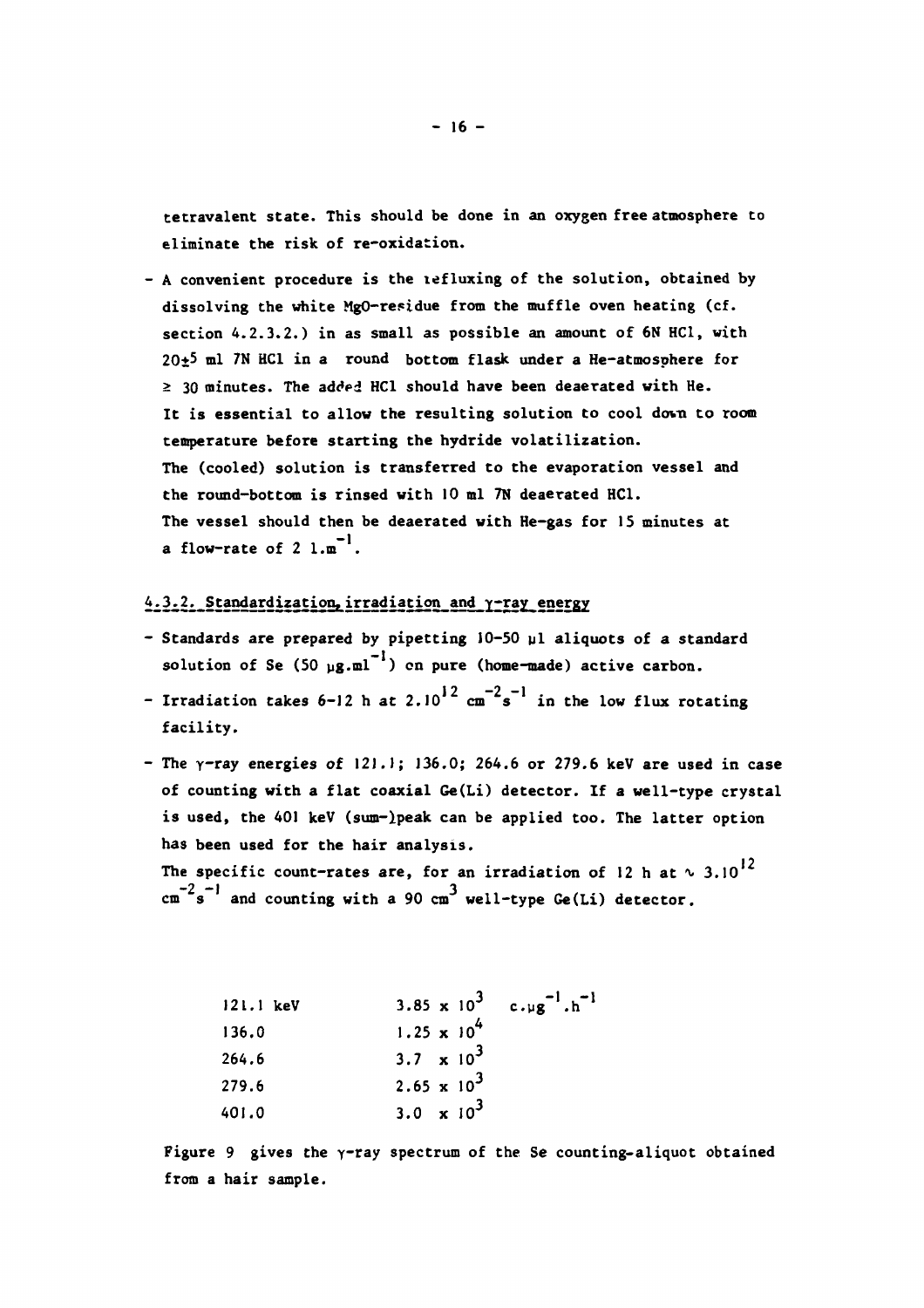**- The standard deviation due to peak-area determination features the predicted shape [9]. The determination on Standard Rocks by the hydride technique (cf. ref. 8 ) may be used here as the spectra of the separated countingaliquots are independent of the original matrix. One finds ^ 1.5 Z at 1 wg.g" , ^ 5 Z at 50 ng.g" ;** *ь* **10Z at 35 ng.g<sup>-1</sup>,**  $\sim$  35  $\bar{x}$  at 16 ng.g<sup>-1</sup> and  $\sim$  70  $\bar{x}$  at 4 ng.g<sup>-1</sup>.

# **4.3.3. Results**

**- Data for some (Standard) Reference Materials are given in table VI. 11 possible, Se was determined by 1NAA too. These results are given for comparison.**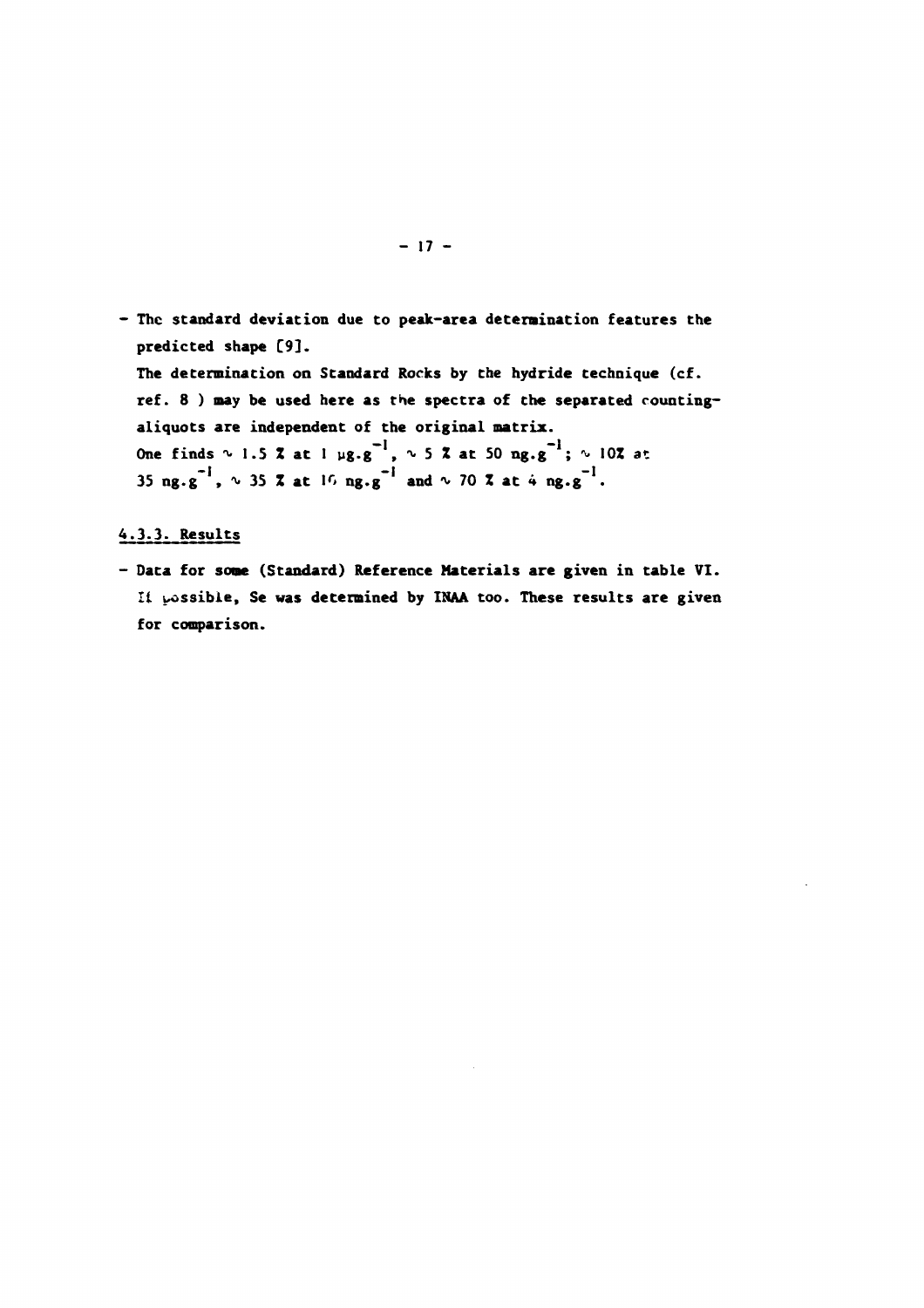#### **5. THE ANALYSIS OF HAIR**

#### **5.1. Sample material**

**The developed techniques were applied to the in-house test material "COOG". discussed in our previous report [I]. The material was sampled and cleaned according to IAEA regulations.** 

# **5.2. Use of the fast rabbit system**

The determination of Se in hair by way of  $^{77m}$ Se,  $T_1$  = 17.8 s, was **tested for routine applications. Conditions are: irradiation-time: 30 s decay-time : 5 s measuring-time : 20 s 30 s Aliquot-mass: 30-50 mg or** *I* **5 s 40 s Results are given in table VII, together with those for 10-50 mg aliquots of some other biological materials and some SRM's.** 

#### **5.3. Application of the hydride technique**

**- The elements As, Sb and Se were determined using the following radionuclides ar.J y-ray energies:**   $76$ <sup>As</sup> T<sub>1</sub> = 26.4 h 559.2 and 657.0 keV<br>112<sub>ch</sub>  $27A$  564.0 keV **1,2Sb 2.7 d 564.0 keV <sup>75</sup>Se 120 d 121.0; 136.0; 279.6 and 401.0 keV. Results are summarized in table VIII. Aliquots masses are = 200 mg.**  It should be noted that the count-rate under the 657.0 keV peak of **As is much lower than that under the 559.2 keV.** 

#### **5.4. Comparison of the two techniques for the determination of selenium**

- **The inhomogeneity of "COOG" is reflected by the data. The repeated runs on one aliquot give reproducible results. Different portions of the sample tend to feature marked variations.**
- **For routine purposes INAA with the fast rabbit system is the preferred technique. The hydride separation with its resulting low compton-background is to be reserved for reference purposes.**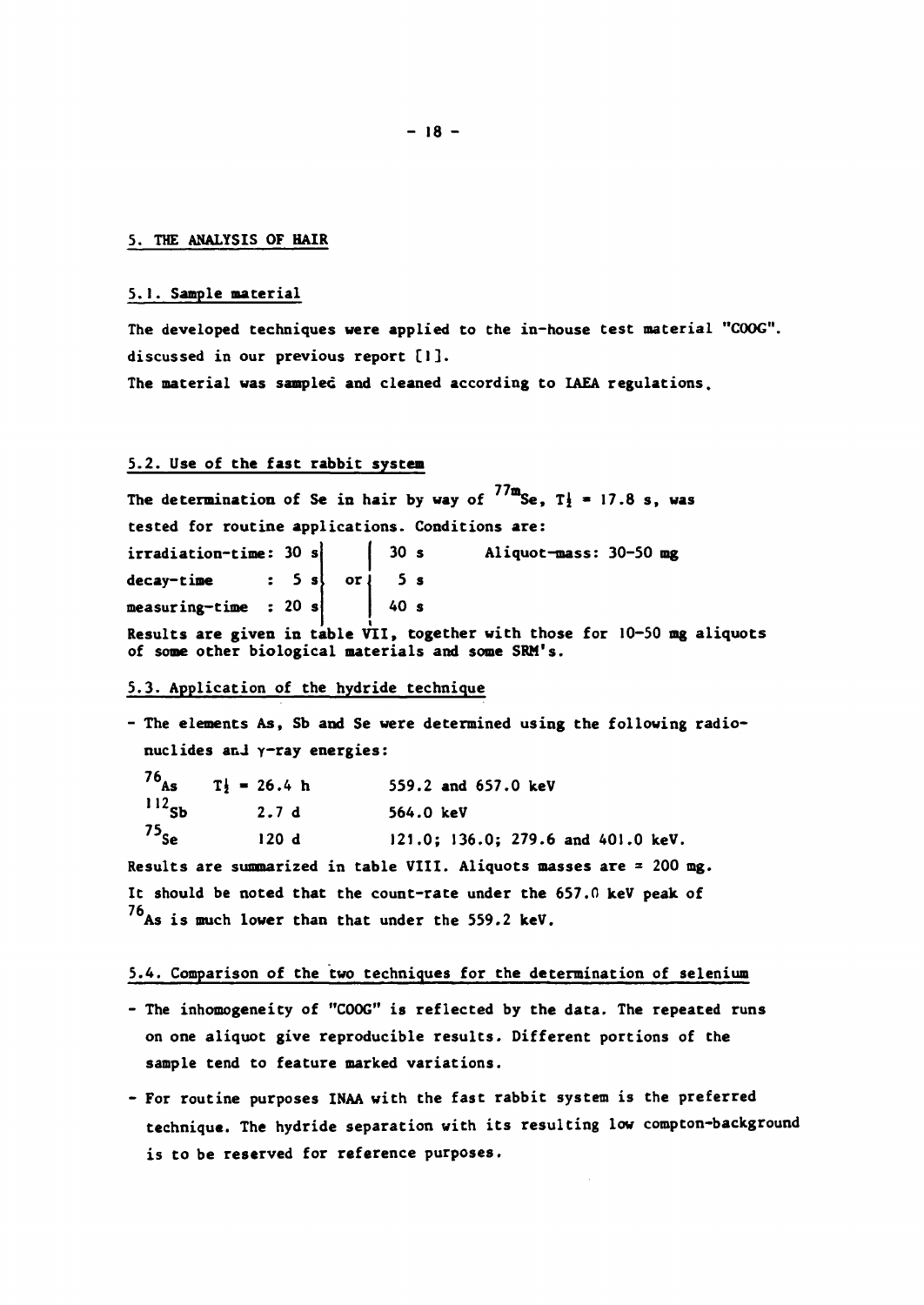#### **ACKNOWLEDGEMENT**

**The continuous support by the staff of the Reactor Department of ECN, especially Mr. R. IJssel and by the Electronics Group, especially Mr. J. Jolen, has been essential in the realization of the fast rabbit system.** 

**Thanks are also due to Mr. J. Zonderhuis of the Chemistry Department**  for his help in the processing of the  $\gamma$ -ray spectra.

#### **REFERENCES**

- **[1] Das, H.A. et al., Instrumental neutron activation analysis of human hair and related radiotracer experiments on washing and leaching. Report ECN-107, November 1981.**
- **C2] Proceedings first international workshop on activation analysis**  with short-lived nuclides, J. Radioanal. Chem. 61 (1981), 13-359.
- **[3] Debets, P. and H.A. van der Sloot, Processing of y-ray spectra for radiochemical analysis. Report ECN-80-044. March 1980.**
- [4] Das, H.A. and J. Zonderhuis, Nucl. Techn. 10 (1971), 328.
- **[5] Gouman, J.G. et al. J. Radioanal. Chem. 35\_ (1977), 139.**
- **С6] Woittiez, J.R.W. et al., J. Radioanal. Chem. 59. (1980), 111.**
- [7] Hoede, D. and H.A. van der Sloot, Anal. Chim. Acta 111 (1979), 321.
- **[8] Van der Sloot, H.A. et al., J. Radioanal. Chem.** *7]\_* **(1982), 463.**
- **[9] Faanhof, A. and H.A. Das, J. Radioanal. Chem. 54 (1979), 303.**
- **[10] Boven, H.J.M, in: IAEA Technical Report No.197, IAEA Vienna, 1980, p.350.**

**- 19 -**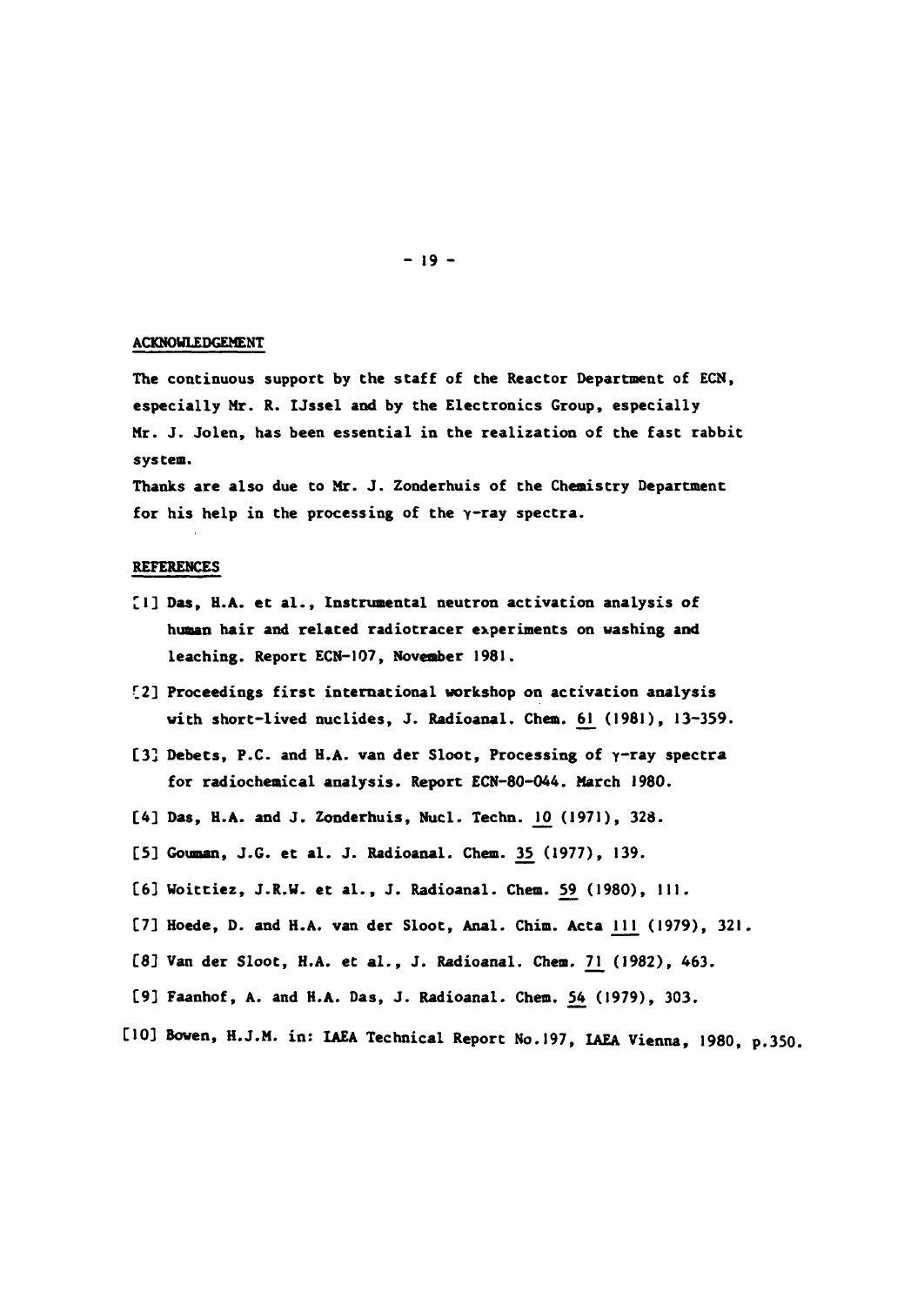# **Table I. Sending- and return-time of the shuttle in the fast rabbit system at the conditions for routine analysis**

 $\sim 10^{-10}$ 

| Load                         | Sending-time   | Return-time       |
|------------------------------|----------------|-------------------|
| Empty shuttle<br>and capsule | $540 + 20$ m.s | $290 \div 20$ m.s |
| $+250$ mg                    | $530 + 20$     | $290 + 20$        |
| $+500$ mg                    | $550 + 20$     | $290 + 10$        |

 $\sim$   $\sim$ 

**Quoted uncertainties are standard deviations.** 

 $\sim$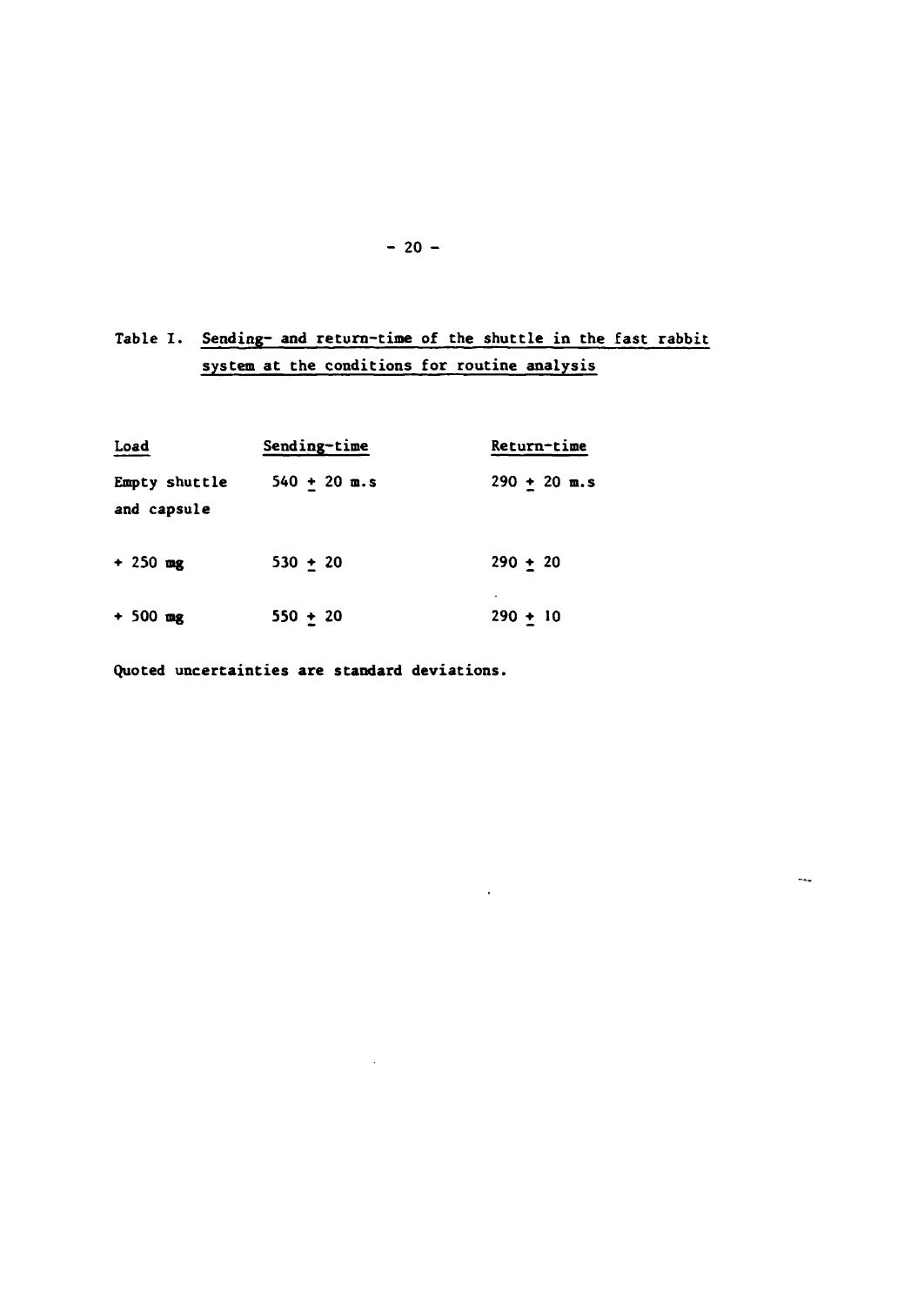|                           | $\overline{77m}_{\text{Se}}$<br>for | (T)   | wucczow or | rue cocas acea | 17.8 s) at various average (matrix) half-lives. |
|---------------------------|-------------------------------------|-------|------------|----------------|-------------------------------------------------|
| $\mathbf{D}_{\mathbf{O}}$ | $(T_2^{\prime})$                    |       |            |                |                                                 |
|                           | 30s                                 | 60s   | 120 s      | 300s           | 60 min.                                         |
| 0.020                     | 0.986                               | 0.986 | 0.985      | 0.985          | 0.985                                           |
| 0.040                     | 0.978                               | 0.977 | 0.976      | 0.975          | 0.975                                           |
| 0.060                     | 0.970                               | 0.968 | 0.966      | 0.965          | 0.965                                           |
| 0.080                     | 0.962                               | 0.958 | 0.956      | 0.955          | 0.954                                           |
| 0.100                     | 0.953                               | 0.949 | 0.946      | 0.944          | 0.943                                           |
| 0.120                     | 0.944                               | 0.939 | 0.936      | 0.934          | 0.932                                           |
| 0.140                     | 0.935                               | 0.929 | 0.925      | 0.923          | 0.921                                           |
| 0.160                     | 0.926                               | 0.918 | 0.914      | 0.911          | 0.909                                           |
| 0.180                     | 0.916                               | 0.908 | 0.903      | 0.900          | 0.898                                           |
| 0.200                     | 0.907                               | 0.897 | 0.891      | 0.888          | 0.885                                           |
| 0.220                     | 0.897                               | 0.886 | 0.879      | 0.875          | 0.873                                           |
| 0.240                     | 0.886                               | 0.874 | 0.867      | 0.862          | 0.860                                           |
| 0.260                     | 0.876                               | 0.862 | 0.854      | 0.849          | 0.846                                           |
| 0.280                     | 0.865                               | 0.850 | 0.841      | 0.836          | 0.832                                           |
| 0.300                     | 0.854                               | 0.838 | 0.828      | 0.822          | 0.818                                           |

Table II. The loss-factor f<sub>-</sub> as a function of the total dead-time fraction

# **- 21 -**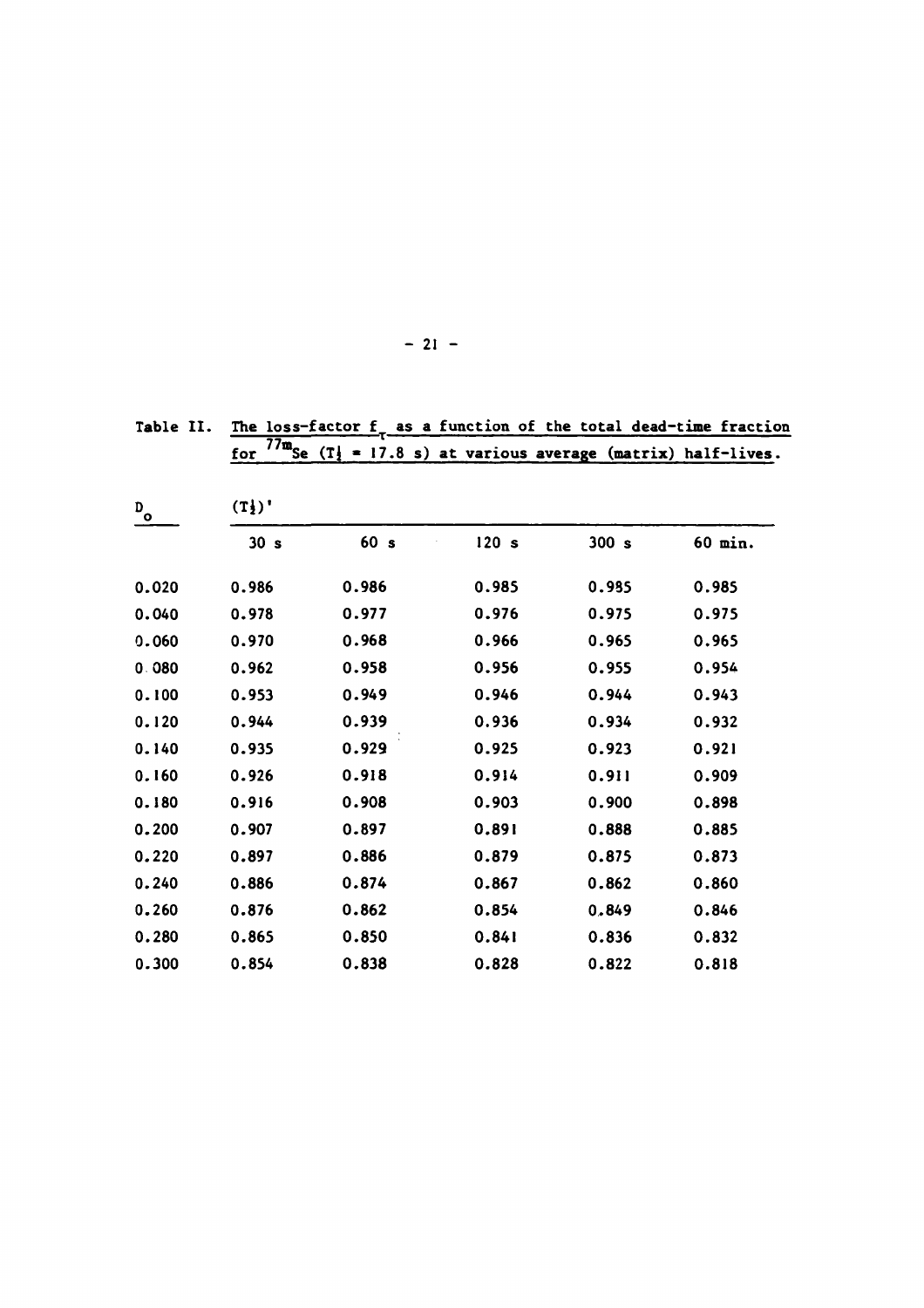Table III. Formulation of the loss-factor due to pile-up and dead-time in the measurement of short-lived radionuclides

Loss-factor  $(f<sub>+</sub>)$  for the photopeak due to ADC dead-time only:

$$
f_{\tau} = \frac{(1 - D_0) \cdot \lambda}{[1 - \exp(-T_m)]} \int_{0}^{T_m} \frac{\exp(-\lambda t)}{(1 - D_0) + D_0 \exp(-\lambda' t)} dt \quad \dots \quad (1)
$$

The average (matrix) decay-constant  $\lambda'$  is obtained from

$$
\lambda' = \frac{1}{T_{m}^{1}} \cdot \ln \frac{1 - D_{T}}{D_{T}} \cdot \frac{D_{o}}{1 - D_{o}}
$$
 (2)

 $\mathbf{v}$ 

Including pile-up in the pre-amplifier the loss-factor (f) becomes:

$$
f = \frac{\lambda}{\lambda (1 - e^{-T_m})} \int_{0}^{T_m^*} exp(-\lambda t) \left[ 1 - \frac{D_o \cdot \overline{\tau' / \tau} \cdot e^{-\lambda t}}{(1 - D_o) - D_o \cdot \overline{\tau' / \tau} \cdot e^{-\lambda t}} \right] \left[ \frac{(1 - D_o)}{(1 - D_o) + D_o e^{-\lambda t}} \right] d(\lambda t)
$$

The loss-factor for the pulser-peak  $(f_n)$  can be written as:

$$
f_p' = \frac{1}{\lambda T_m} \int_0^{T_m} \left[ 1 - \frac{D_o(\tau')\tau}{(1 - D_o) - D_o(\tau')\tau}.e^{-\lambda t} \right] \cdot \left[ \frac{1 - D_o}{(1 - D_o) + D_o e^{-\lambda t}} \right] d(\lambda t) \dots (4)
$$

For measurements on long-lived radionuclides this equation may be reshaped into:

$$
\overline{t^{+}/\tau} = (1 - f_{p}^{*}) \cdot T_{m} \cdot (\overline{T}_{m}^{*} - T_{m})^{-1} (2 - f_{p}^{*})^{-1} \qquad \qquad \ldots \qquad (5)
$$

The ratio  $\overline{\tau'/\tau}$ , averaged over the measurement, can thus be determined experimentally.

Symbols:

 $D_0$  = total dead-time fraction at the beginning of the measurement  $\bullet$  decay constant radionuclide of interest [s<sup>-1</sup>]  $\lambda$  $\lambda'$  = average apparent decay constant over the (measured portion of the)  $\gamma$ -ray spectrum [s<sup>-1</sup>] = preset counting time [s]  $T_{\sf m}$  $T_m'$  = extended counting time in the life-time mode [s]  $t = time [s]$ t = dead-time per pulse in the ADC [s] T' = pile-up dead-time in the pre-amplifier [s]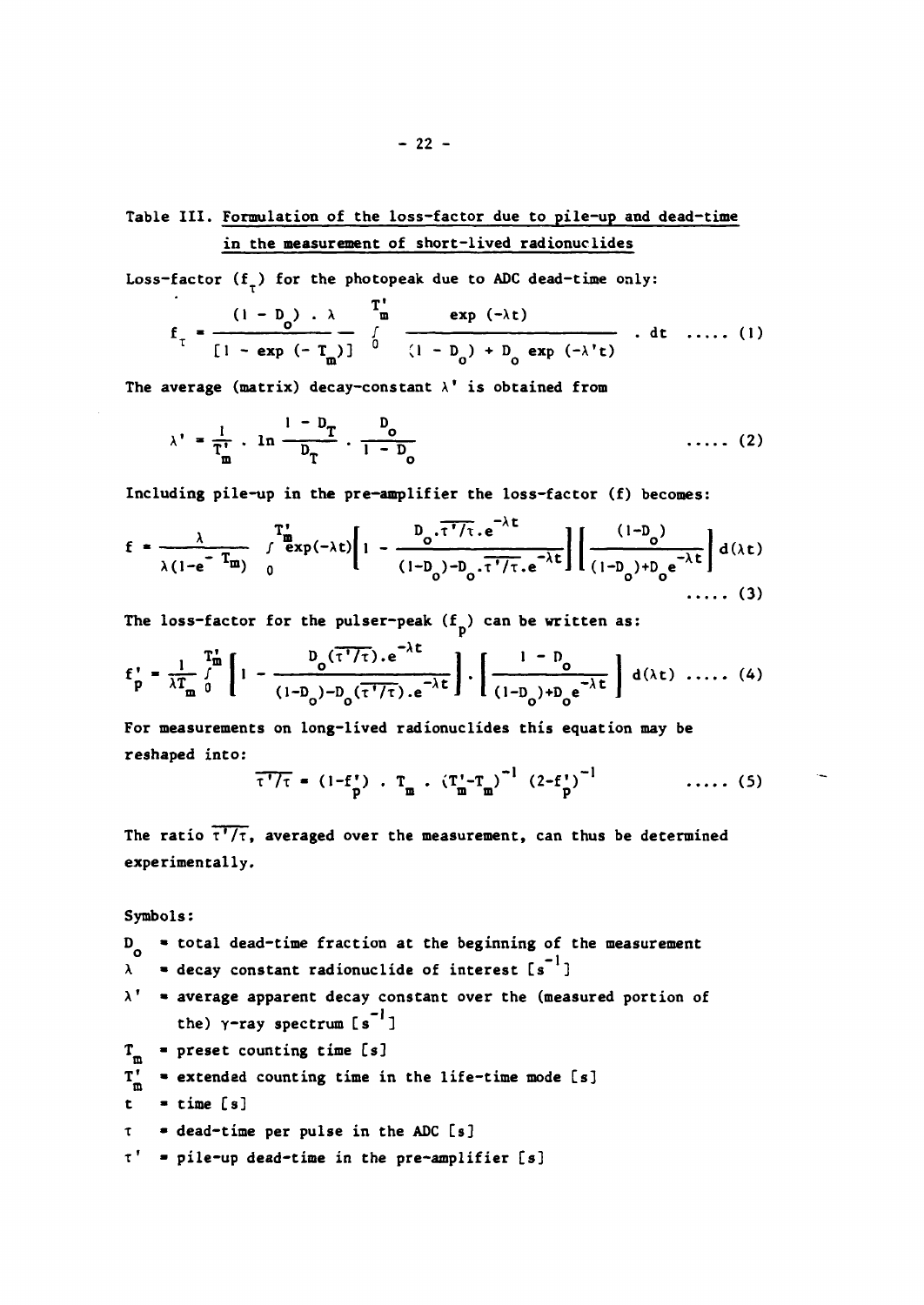Table IV. Variation of the total dead-time fraction, D, and the apparent  $(\texttt{matrix})$  half-life,  $(T_1^1)$ ', for various matrices after a short irradiation.

|             | Matrix and mass Irradiation-                                                                                                                                                                                                                                                                                                                                                     | Decay-time | D    | $(\mathbf{T}_2)$ ' |
|-------------|----------------------------------------------------------------------------------------------------------------------------------------------------------------------------------------------------------------------------------------------------------------------------------------------------------------------------------------------------------------------------------|------------|------|--------------------|
|             | time                                                                                                                                                                                                                                                                                                                                                                             |            |      |                    |
| Hair        | 120                                                                                                                                                                                                                                                                                                                                                                              | 30         | 0.40 |                    |
|             |                                                                                                                                                                                                                                                                                                                                                                                  | 210        | 0.25 | 180                |
| 112.5 mg    |                                                                                                                                                                                                                                                                                                                                                                                  | 390        | 0.18 | 300                |
|             |                                                                                                                                                                                                                                                                                                                                                                                  | 570        | 0.15 | 570                |
|             |                                                                                                                                                                                                                                                                                                                                                                                  | 810        | 0.14 | > 2000<br>> 2000   |
|             |                                                                                                                                                                                                                                                                                                                                                                                  | 1050       | 0.13 |                    |
| Nail        | 10                                                                                                                                                                                                                                                                                                                                                                               | 90         | 0.40 |                    |
|             |                                                                                                                                                                                                                                                                                                                                                                                  | 270        | 0.20 | 125                |
| 56.1 mg     |                                                                                                                                                                                                                                                                                                                                                                                  | 450        | 0.15 | 360                |
|             |                                                                                                                                                                                                                                                                                                                                                                                  | 630        | 0.10 | 270<br>510         |
|             |                                                                                                                                                                                                                                                                                                                                                                                  | 810        | 0.08 | > 800              |
|             |                                                                                                                                                                                                                                                                                                                                                                                  | 990        | 0.08 |                    |
| Granite     | I                                                                                                                                                                                                                                                                                                                                                                                | 150        | 0.42 |                    |
| $(USGS-G2)$ |                                                                                                                                                                                                                                                                                                                                                                                  | 270        | 0.30 |                    |
| $12.8$ mg   |                                                                                                                                                                                                                                                                                                                                                                                  | 390        | 0.18 | $135 + 21$         |
|             |                                                                                                                                                                                                                                                                                                                                                                                  | 510        | 0.10 |                    |
|             |                                                                                                                                                                                                                                                                                                                                                                                  | 630        | 0.08 |                    |
|             |                                                                                                                                                                                                                                                                                                                                                                                  | 750        | 0.04 |                    |
| Coal        | I                                                                                                                                                                                                                                                                                                                                                                                | 10         | 0.40 |                    |
| 41.3 mg     |                                                                                                                                                                                                                                                                                                                                                                                  | 130        | 0.22 |                    |
|             |                                                                                                                                                                                                                                                                                                                                                                                  | 250        | 0.13 |                    |
|             |                                                                                                                                                                                                                                                                                                                                                                                  | 370        | 0.09 | $132 + 45$         |
|             |                                                                                                                                                                                                                                                                                                                                                                                  | 490        | 0.05 |                    |
|             |                                                                                                                                                                                                                                                                                                                                                                                  | 620        | 0.03 |                    |
|             |                                                                                                                                                                                                                                                                                                                                                                                  | 730        | 0.01 |                    |
| Fly-ash     | $\begin{array}{c} \rule{0pt}{2.5ex} \rule{0pt}{2.5ex} \rule{0pt}{2.5ex} \rule{0pt}{2.5ex} \rule{0pt}{2.5ex} \rule{0pt}{2.5ex} \rule{0pt}{2.5ex} \rule{0pt}{2.5ex} \rule{0pt}{2.5ex} \rule{0pt}{2.5ex} \rule{0pt}{2.5ex} \rule{0pt}{2.5ex} \rule{0pt}{2.5ex} \rule{0pt}{2.5ex} \rule{0pt}{2.5ex} \rule{0pt}{2.5ex} \rule{0pt}{2.5ex} \rule{0pt}{2.5ex} \rule{0pt}{2.5ex} \rule{0$ | 60         | 0.42 |                    |
| $12.3$ mg   |                                                                                                                                                                                                                                                                                                                                                                                  | 180        | 0.30 |                    |
|             |                                                                                                                                                                                                                                                                                                                                                                                  | 300        | 0.18 | $141 + 21$         |
|             |                                                                                                                                                                                                                                                                                                                                                                                  | 420        | 0.10 |                    |
|             |                                                                                                                                                                                                                                                                                                                                                                                  | 600        | 0.05 |                    |
|             |                                                                                                                                                                                                                                                                                                                                                                                  | 780        | 0.02 |                    |
| Rain water  | 120                                                                                                                                                                                                                                                                                                                                                                              | 20         | 0.40 | 35                 |
| 700 mg      |                                                                                                                                                                                                                                                                                                                                                                                  | 110        | 0.10 | 85                 |
|             |                                                                                                                                                                                                                                                                                                                                                                                  | 200        | 0.05 | 265                |
|             |                                                                                                                                                                                                                                                                                                                                                                                  | 290        | 0.05 |                    |
|             |                                                                                                                                                                                                                                                                                                                                                                                  | 380        | 0.04 |                    |

 $\overline{\phantom{a}}$ 

All times in seconds

 $-23-$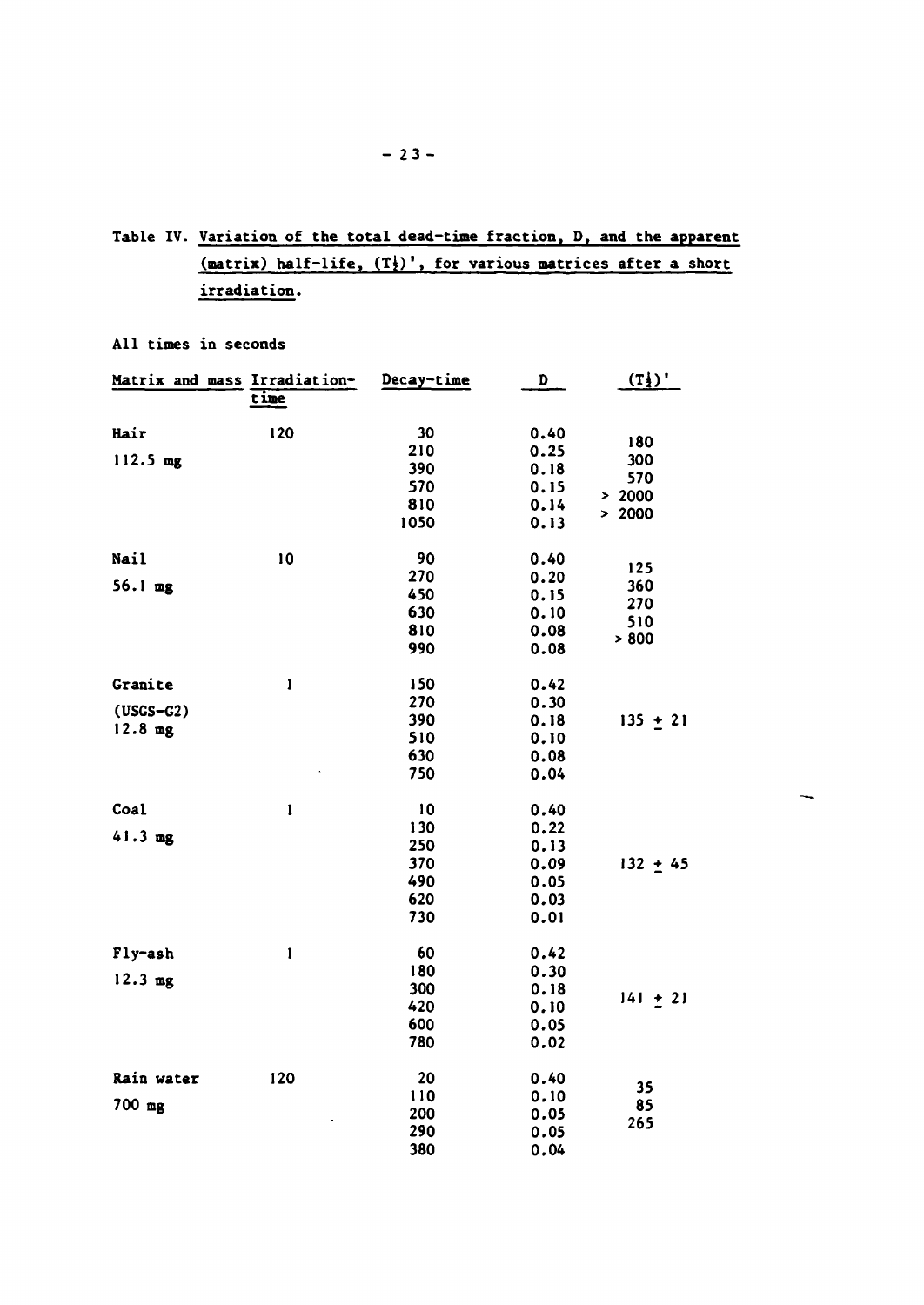|                |                 | As                |                                  | Sb.               |                     |
|----------------|-----------------|-------------------|----------------------------------|-------------------|---------------------|
| SRM/RM         |                 | This work         | Literature                       | This work         | Literature          |
| Orchard leaves | <b>SRM 1571</b> | $9.76 \pm 0.17$   | $10^*$ , 9.94, 9.68              | $2.90 \pm 0.09$   | $2.9*$              |
| Bovine liver   | SRM 1577        | $0.046 \pm 0.002$ | $(0.055)^*$ , 0.046, 0.053, 0.08 | $0.005 \pm 0.002$ | 0,015               |
| Spinach        | SRM 1570        | $0.147 \pm 0.001$ | $0.150*, 0.120$                  | $0.038 \pm 0.003$ | $(0.040)^*$ , 0.027 |
| Tomato leaves  | SRM 1573        | $0.225 \pm 0.003$ | $0.27^*$ , 0.26                  | $0.030 \pm 0.001$ | 0.040               |
| Pine needles   | SRM 1575        | $0.181 \pm 0.003$ | $0.21$ <sup>*</sup> , $0.20$     | $0.185 \pm 0.003$ | $(0.200)*$ , 0.180  |
| Wheat flour    | $V2/1 - 74$     | $0.020 \pm 0.001$ | $0.24**$ , 0.035, 0.013          | $0.005 \pm 0.002$ | 0.008               |
| Animal muscle  | H4-13           | $0.005 \pm 0.001$ | $0.0074***$ , 0.0051             | 0.002             | 0.02                |
| Animal bone    | $A3 - 74$       | $1.039 \pm 0.010$ |                                  | $0.170 \pm 0.005$ | $\blacksquare$      |
| Animal blood   | $A2 - 74$       | $0.198 \pm 0.005$ | 0, 212                           | $0.045 \pm 0.002$ | 0.045               |
| Fish solubles  | $A6 - 75$       | $15.80 \pm 0.30$  | $14.5***$ , 17                   | $0.154 \pm 0.006$ | 0.072               |
| Bowen's kale   |                 | $0.098 \pm 0.004$ | 0.101, 0.111, 0.14               | $0.039 \pm 0.001$ | 0.070               |

**Table V. Results for NBS- and IAEA biological reference materials** 

 $\mathbf{I}$  $24 -$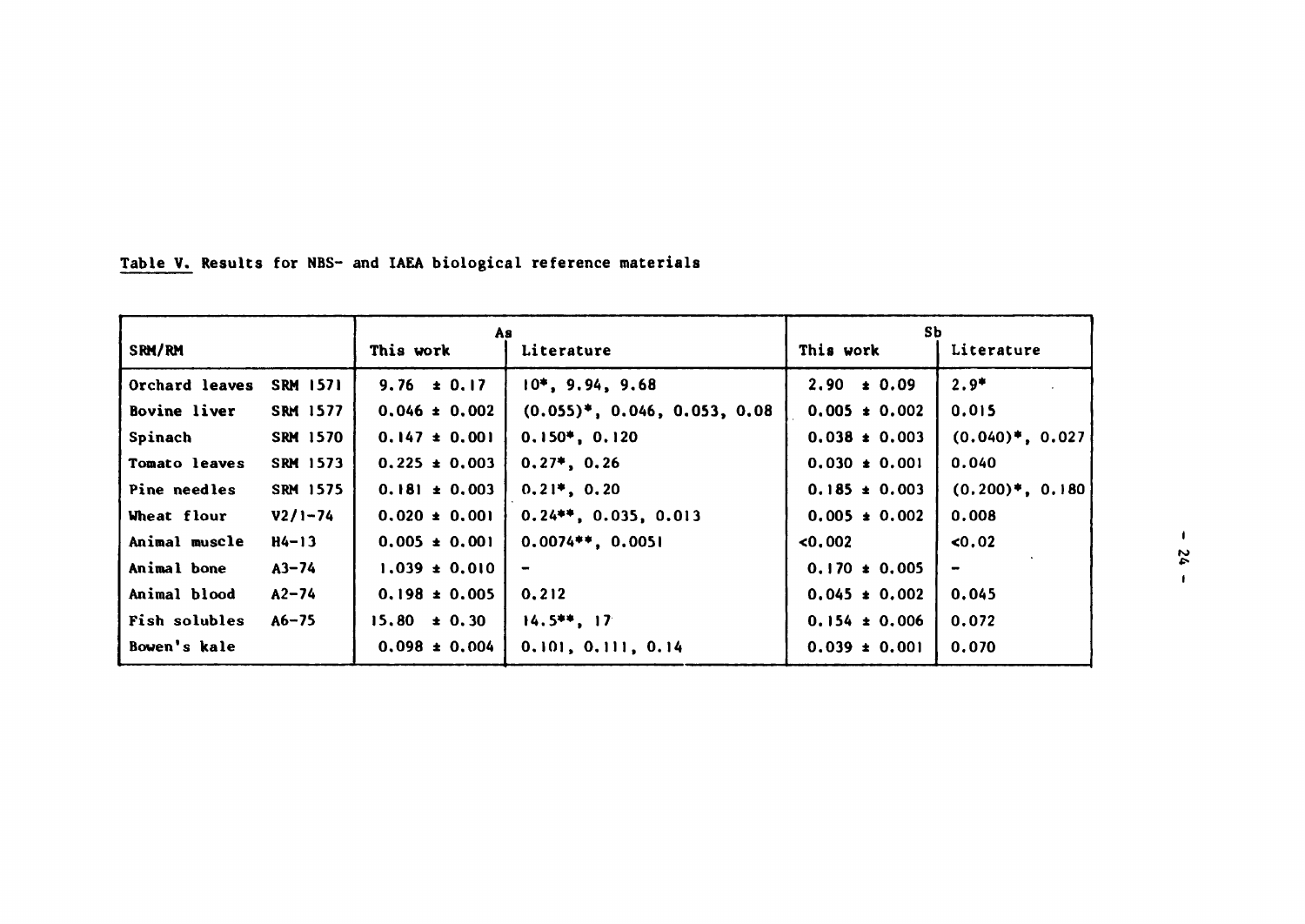# **Table VI. Results for the determination of selenium by the hydride technique and by INAA in some (Standard) Reference Materials.**

All data in  $\mu$ g.g<sup>-1</sup>.

|                    |                                   |                          |                        | This work       |
|--------------------|-----------------------------------|--------------------------|------------------------|-----------------|
| Material           | Issued by                         | Certified value          | <b>INAA</b>            | Hydride         |
| SRM-1566           | <b>NBS</b>                        |                          | $1.77 \pm 0.05$        | $1.64 + 0.06$   |
| Oyster tissue      |                                   |                          |                        |                 |
| SRM-1577           | <b>NBS</b>                        | $1.1 + 0.1$              | $0.90 \pm 0.06$        | $1.02 \pm 0.03$ |
| Bovine liver       |                                   |                          |                        |                 |
| SRM-1577           | <b>NBS</b>                        | $\overline{\phantom{a}}$ |                        | $0.10 \pm 0.01$ |
| Spinach            |                                   |                          |                        |                 |
| SRM-1573           | <b>NBS</b>                        |                          |                        | $0.09 + 0.01$   |
| Tomato leaves      |                                   |                          |                        |                 |
| SRM-1575           | <b>NBS</b>                        |                          |                        | $0.07 + 0.01$   |
| Pine needles       |                                   |                          |                        |                 |
| $H-4$              | <b>TAEA</b>                       |                          |                        | $0.29 + 0.03$   |
| Animal muscle      |                                   |                          |                        |                 |
| $MA-A-1$           | <b>TAEA</b>                       | $3.4 \pm 0.5$            | $2.35 \pm 0.15$        | $2.85 + 0.15$   |
| Copepod homogenate |                                   |                          |                        |                 |
| $MA-A-2$           | <b>IAEA</b>                       | $1.7 + 0.3$              | $0.75 \pm 0.06$        | $1.05 \pm 0.15$ |
| Fish homogenate    |                                   |                          |                        |                 |
| Standard Kale      | H.J.M. Bowen<br>(Univ.of Reading) |                          | 0.14<br>(see ref.[10]) | $0.13 + 0.01$   |

 $\ddot{\phantom{1}}$ 

 $\sim$ 

**- 25 -**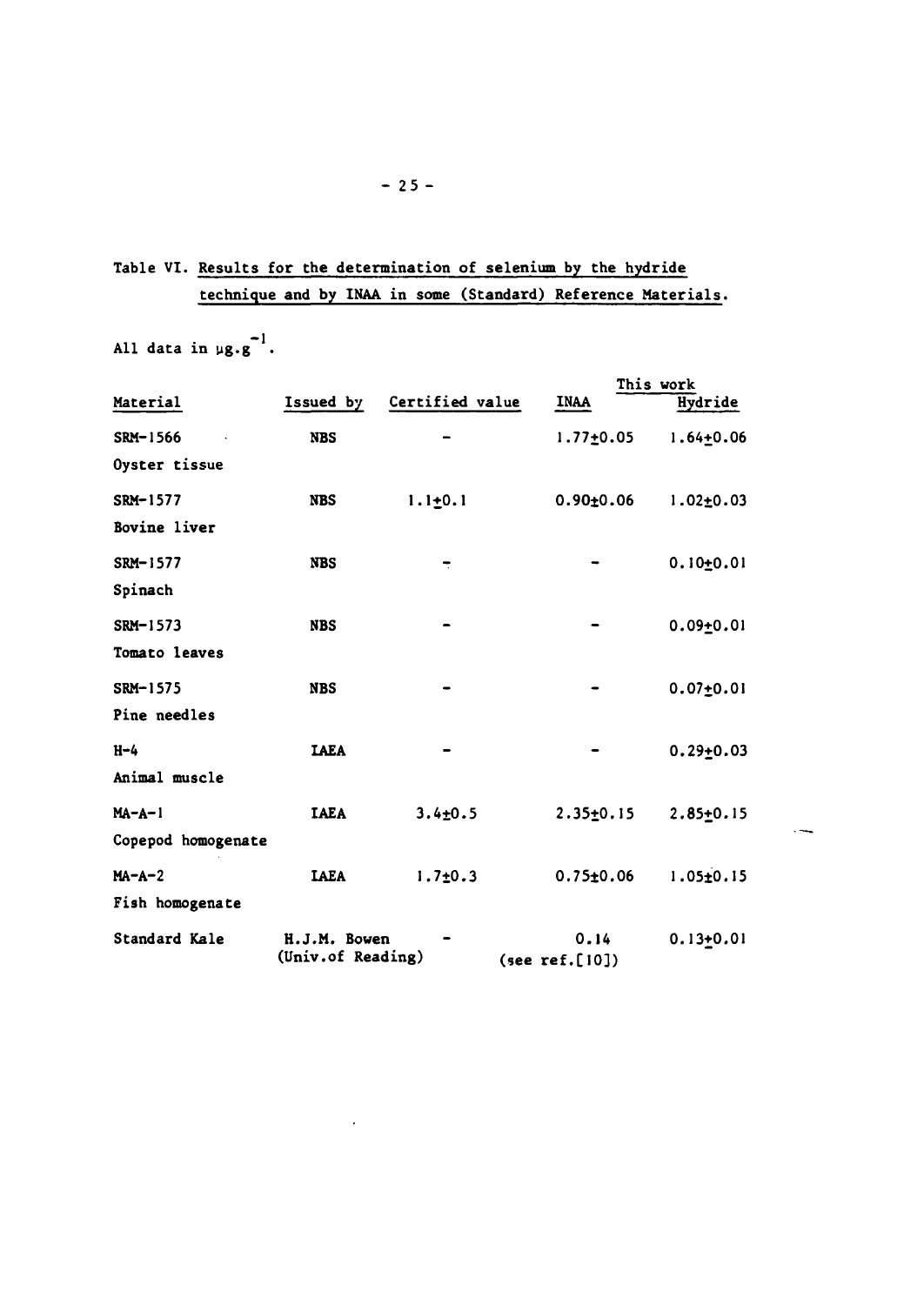|                       |                                        | Table VII. Results for Se in the in-house test material "COOG"                        |              |      |  |  |  |  |
|-----------------------|----------------------------------------|---------------------------------------------------------------------------------------|--------------|------|--|--|--|--|
|                       |                                        | and two Standard Materials by INAA on the                                             |              |      |  |  |  |  |
|                       | 162 keV $\gamma$ -line of $^{77m}$ Se. |                                                                                       |              |      |  |  |  |  |
|                       |                                        |                                                                                       |              |      |  |  |  |  |
|                       | Specific count-rates:                  |                                                                                       |              |      |  |  |  |  |
|                       |                                        | First run : $(4.52 \pm 0.25) .10^{4}$                                                 | $\mu g^{-1}$ |      |  |  |  |  |
|                       |                                        | Second run: $(6.78 \pm 0.40).10^4$                                                    |              |      |  |  |  |  |
|                       |                                        | Material Aliquot Aliquot and the second run<br>number mass in mg First run Second run |              |      |  |  |  |  |
| Hair                  |                                        |                                                                                       |              |      |  |  |  |  |
|                       | 1                                      | 54.4                                                                                  | 4.1          |      |  |  |  |  |
|                       | $\overline{2}$                         | 41.3                                                                                  | 4.2          | 4.2  |  |  |  |  |
|                       | $\mathbf{3}$                           | 33.3                                                                                  | 4.2          | 4.2  |  |  |  |  |
|                       | 4                                      | 26.6                                                                                  | 2.5          | 3.9  |  |  |  |  |
|                       | 5                                      | 61.7                                                                                  | 3.3          | 2.8  |  |  |  |  |
|                       | 6                                      | 63.5                                                                                  |              | 4.2  |  |  |  |  |
|                       | 7                                      | 47.0                                                                                  |              | 3.4  |  |  |  |  |
| Bovine liver 1        |                                        | and the company of<br>19.3                                                            | 1.0          |      |  |  |  |  |
| SRM 1577              | $\overline{2}$                         | 11.6                                                                                  |              | 1.2  |  |  |  |  |
| Animal muscle l       |                                        | 32.4                                                                                  | 0.25         |      |  |  |  |  |
| SM<br>$IAEA$ $H4-13$  | $\mathbf{2}$                           | 55.0                                                                                  |              | 0.30 |  |  |  |  |
| Home-made             | $\mathbf{1}$                           | 118.0                                                                                 | 0.09         |      |  |  |  |  |
| pure active<br>carbon | $\overline{2}$                         | 151.4                                                                                 |              | 0.07 |  |  |  |  |

 $\sim$ 

**The standard deviations due to counting-statistics and compton subtraction are:** 

| Hair: $2-4\,7$ |  |  |  | Bovine liver : $10-15\,Z$          |  |  |
|----------------|--|--|--|------------------------------------|--|--|
|                |  |  |  | Animal muscle: $25-30\,Z$          |  |  |
|                |  |  |  | Active carbon: $20-25$ $\lambda$ . |  |  |

**- 26 -**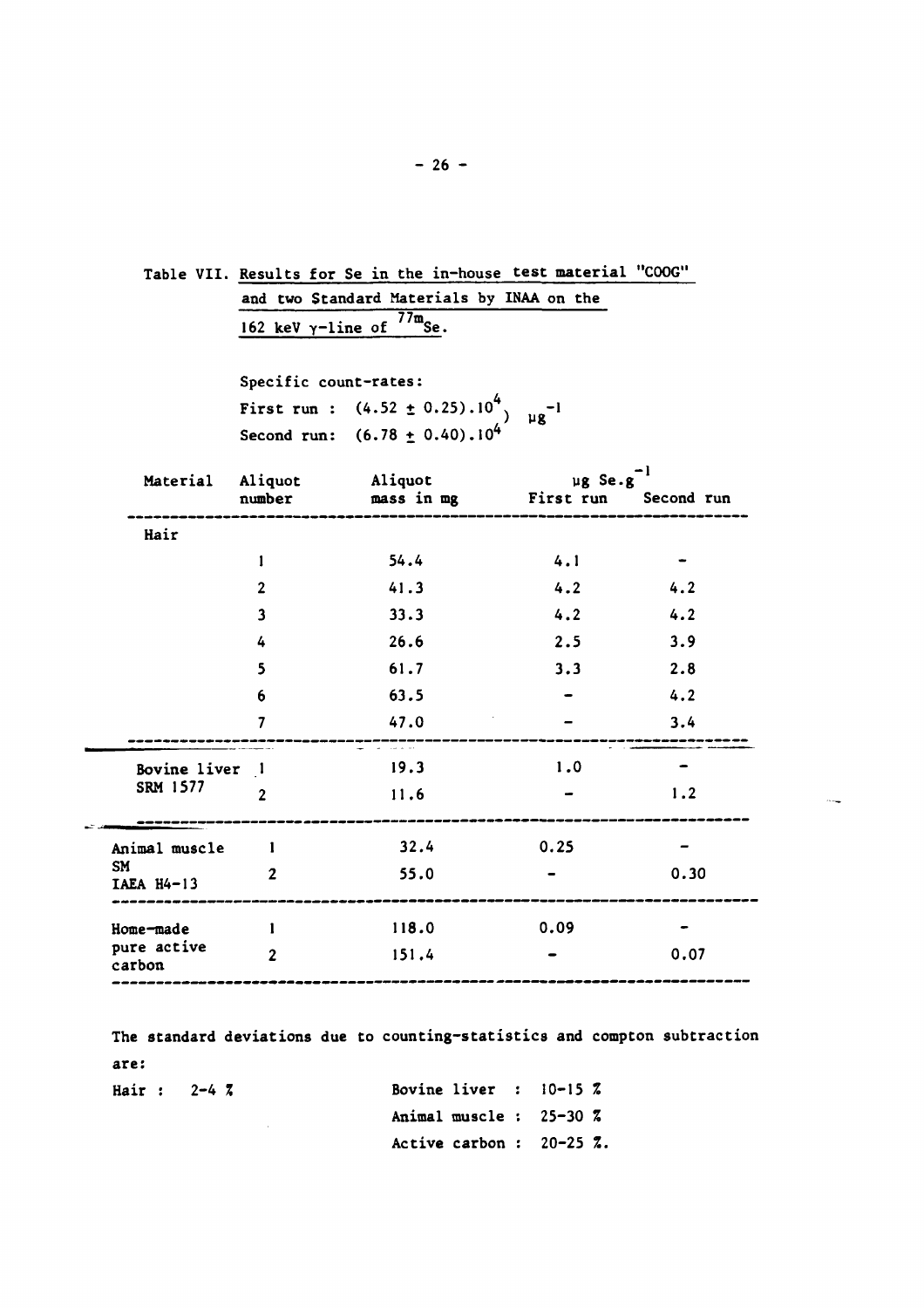| Aliquot<br>No.   | Arsenic <sub>-1</sub><br>in ng.g |             |            |               | Selenium<br>in $\mu$ g.g <sup>-1</sup> |               |               |  |
|------------------|----------------------------------|-------------|------------|---------------|----------------------------------------|---------------|---------------|--|
|                  | 559.2 keV                        | 657.0 keV   | 564.0 keV  | 121.0 keV     | 136.0 keV                              | 279.6 keV     | 401.0 keV     |  |
| $\blacksquare$   | 67                               | 83          | 40         |               |                                        |               |               |  |
| $\mathbf{2}$     | 64                               | 65          | 43         | 2,4           | 2.5                                    | 2.6           | 2.3           |  |
| $\mathbf{3}$     | 73                               | 67          | 44         | 2.0           | 2.4                                    | 2,3           | 1.8           |  |
| 4                | 60                               | 55          | 38         | 2.0           | 2,0                                    | 1.9           | 1.9           |  |
| $5\phantom{a}$   | 70                               | 64          | 48         | 2.7           | 3.0                                    | 2.9           | 3.6           |  |
| $\boldsymbol{6}$ | 75                               | 70          | 40         | 2.5           | 2,4                                    | 2.4           | 2.1           |  |
| 7                | 69                               | 89          | 39         | 2.6           | 2.8                                    | 2.7           | 2.9           |  |
| 8                | 74                               | 78          | 31         | 2.3           | 2.4                                    | 2.4           | 2,3           |  |
| Average<br>and o | $69 \pm 5$                       | $71 \pm 11$ | $40 \pm 5$ | $2.4 \pm 0.3$ | $2.5 \pm 0.3$                          | $2.5 \pm 0.3$ | $2.4 \pm 0.6$ |  |

 $\hat{\mathcal{A}}^{\text{in}}$ 

 $\sim 10^4$ 

i

**Table VIII. Results for As, Sb and Se in the in-house test material "COOG" obtained by the hydride technique** 

 $\boldsymbol{\ddot{\rm s}}$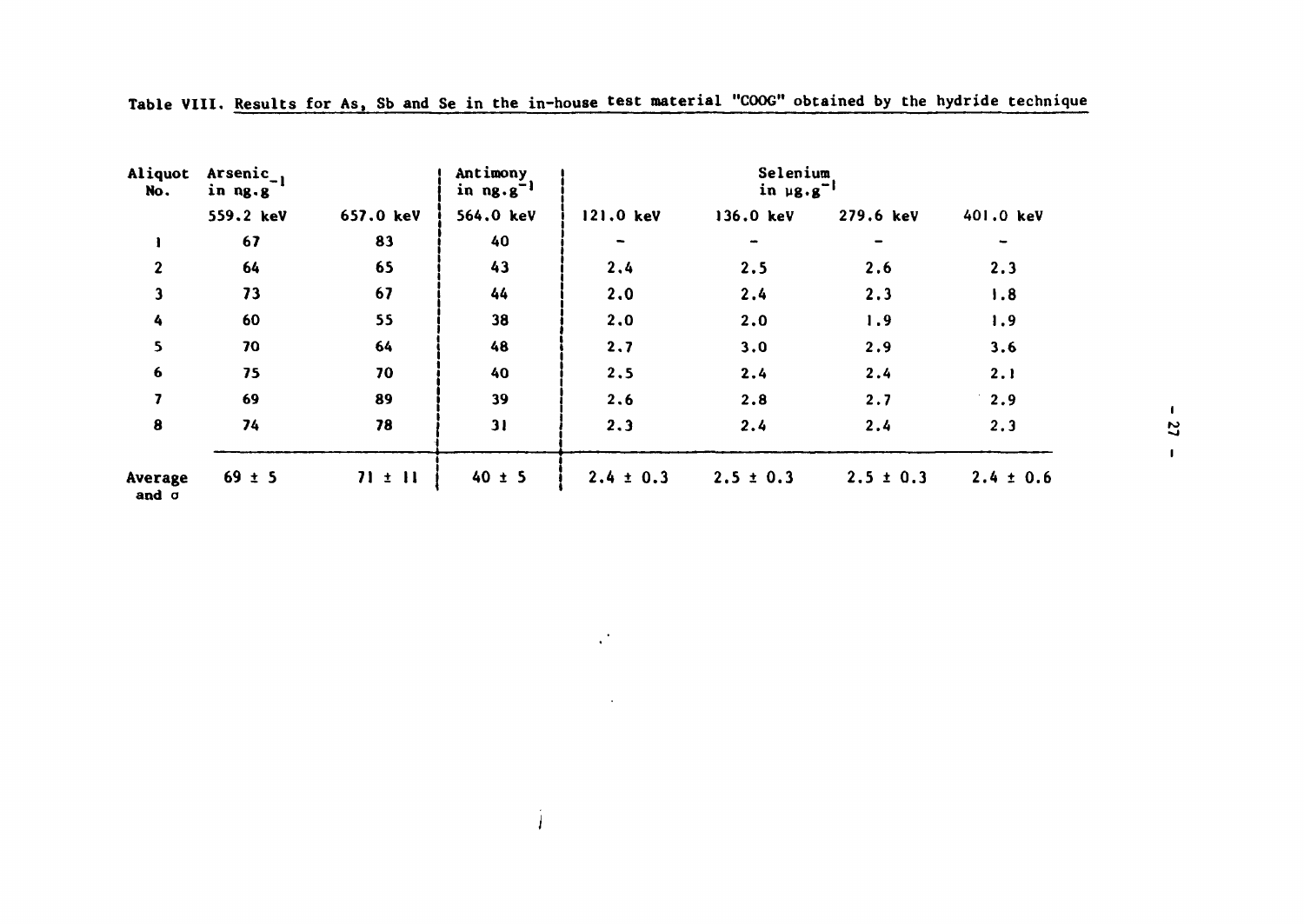

Figure 1. General view of the fast rabbit system FASY in beam-tube No.10 of the HFR.

 $\mathcal{L}$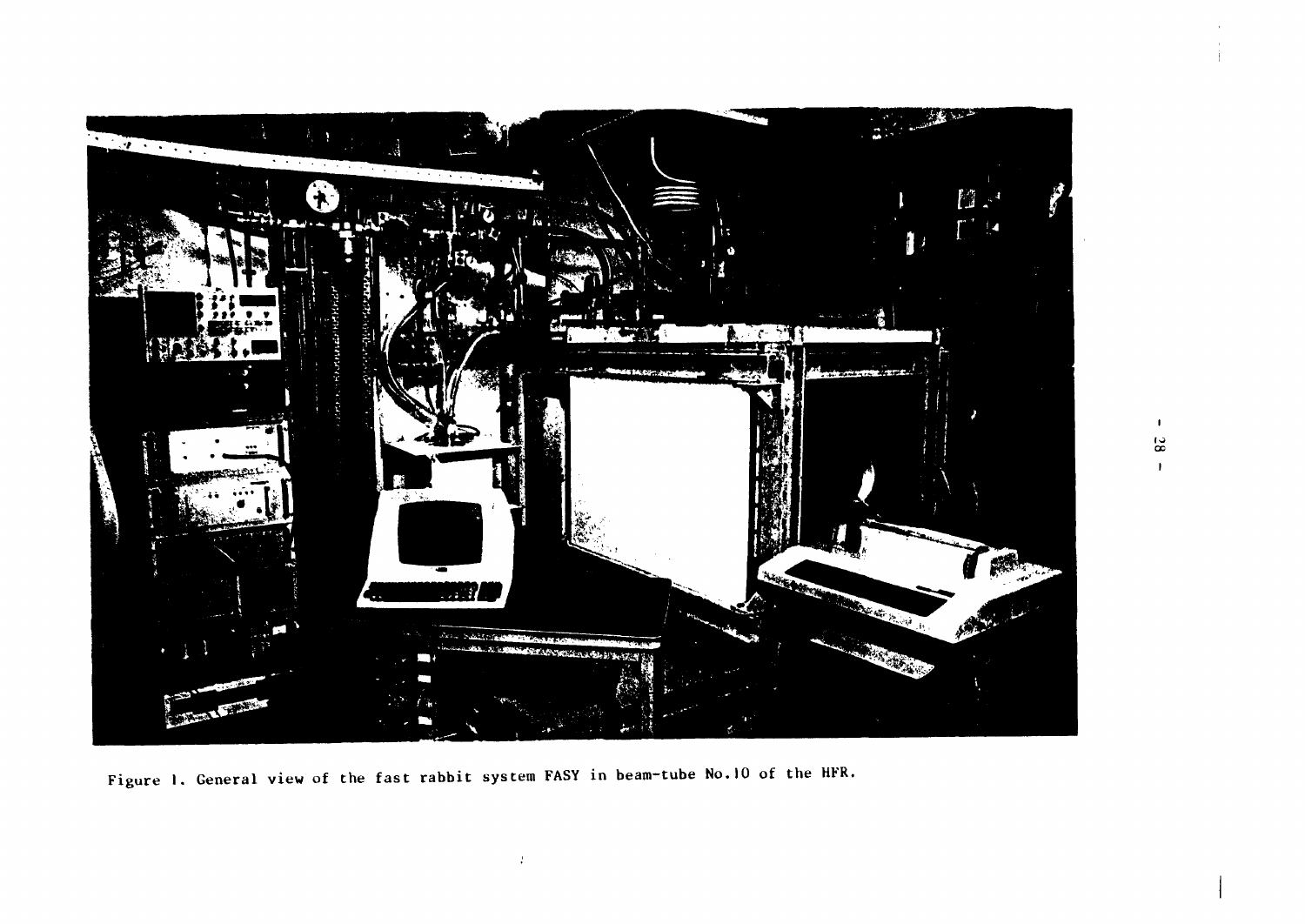Fig. 2. Schematic view of the fast rabbit system FASY.



 $\blacksquare$ 53  $\blacksquare$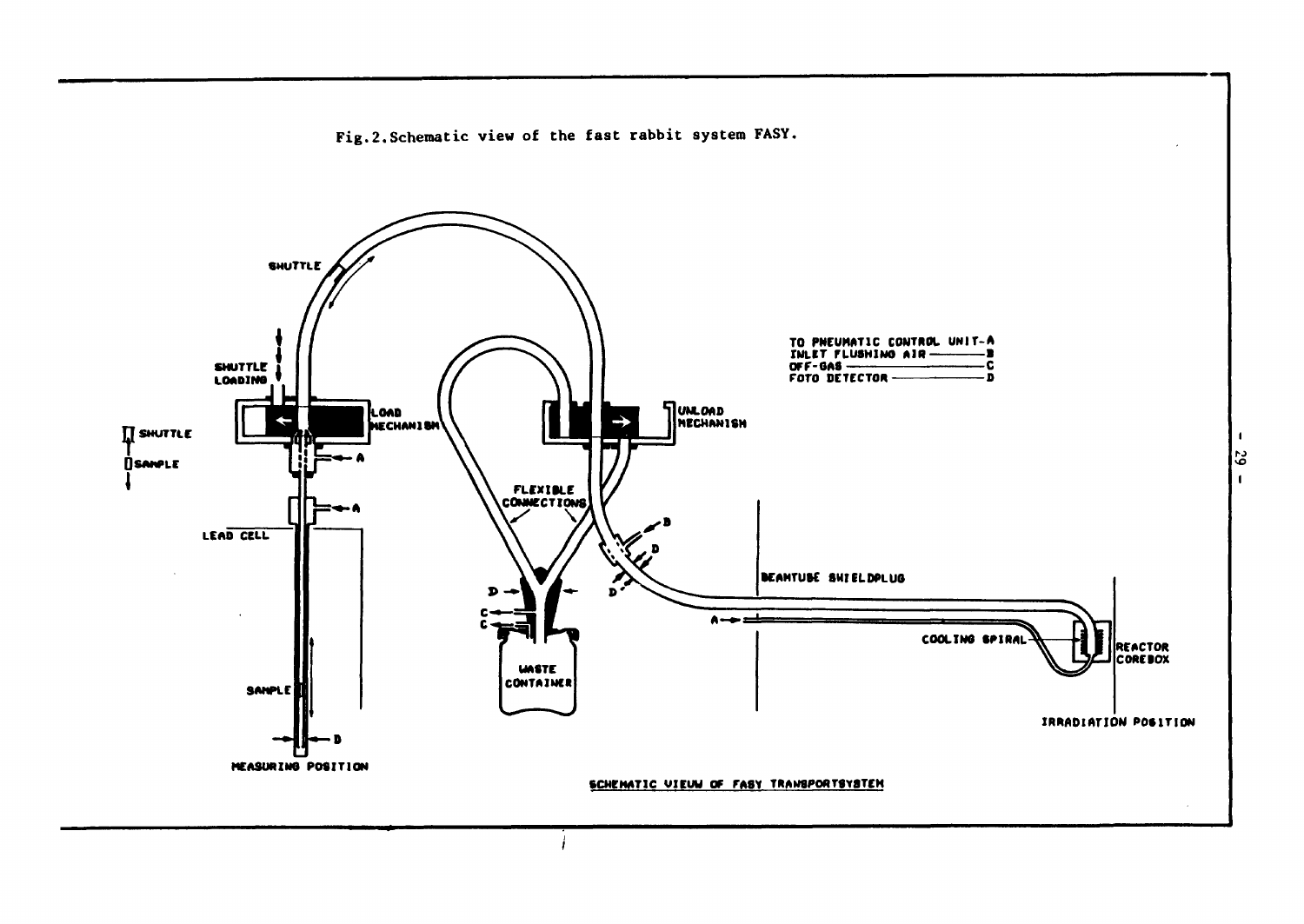

 $-30 -$ 

Fig. 3. Targetholder and Rabbits.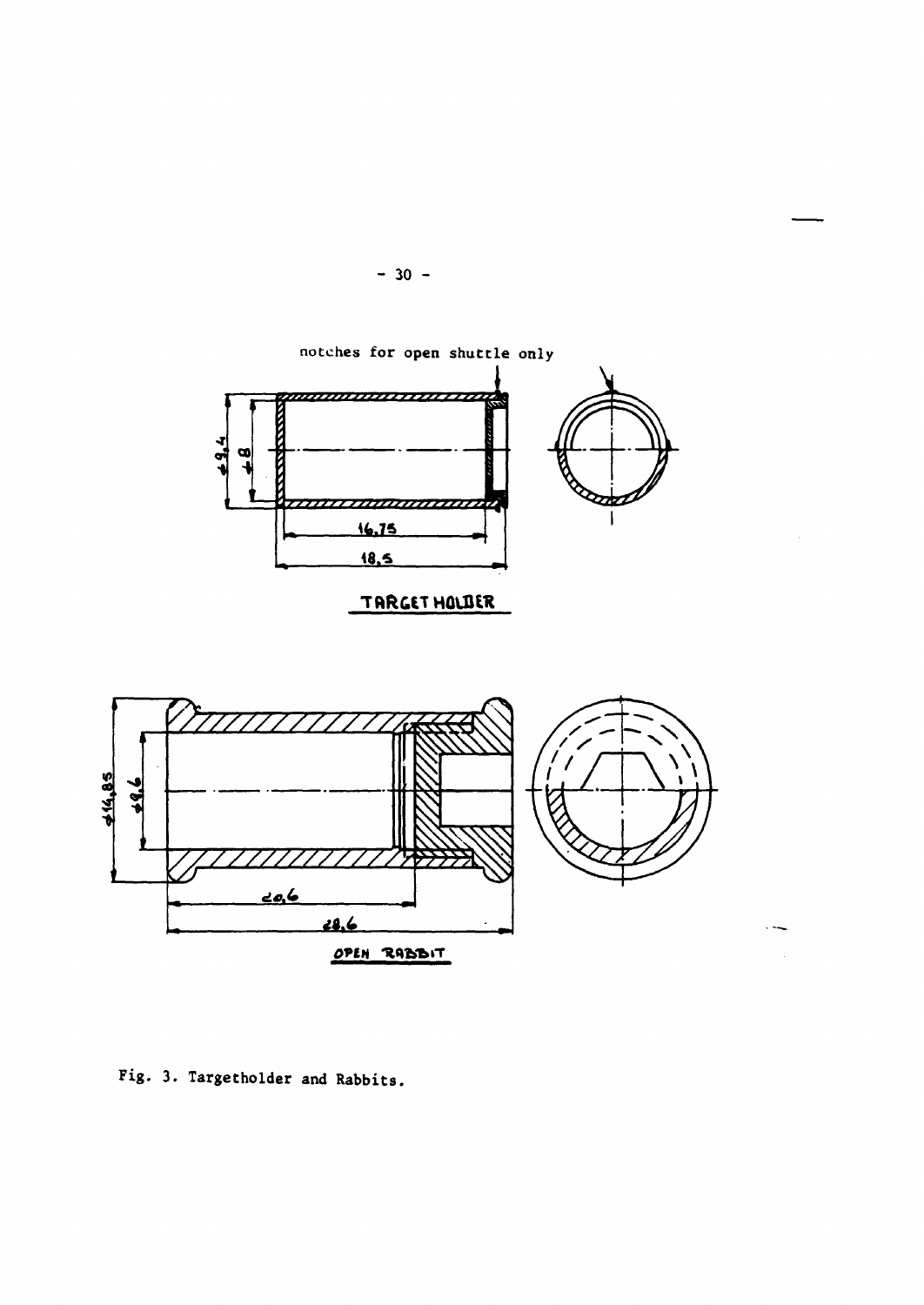



 $\mathbf{I}$  $\Xi$  $\mathbf{r}$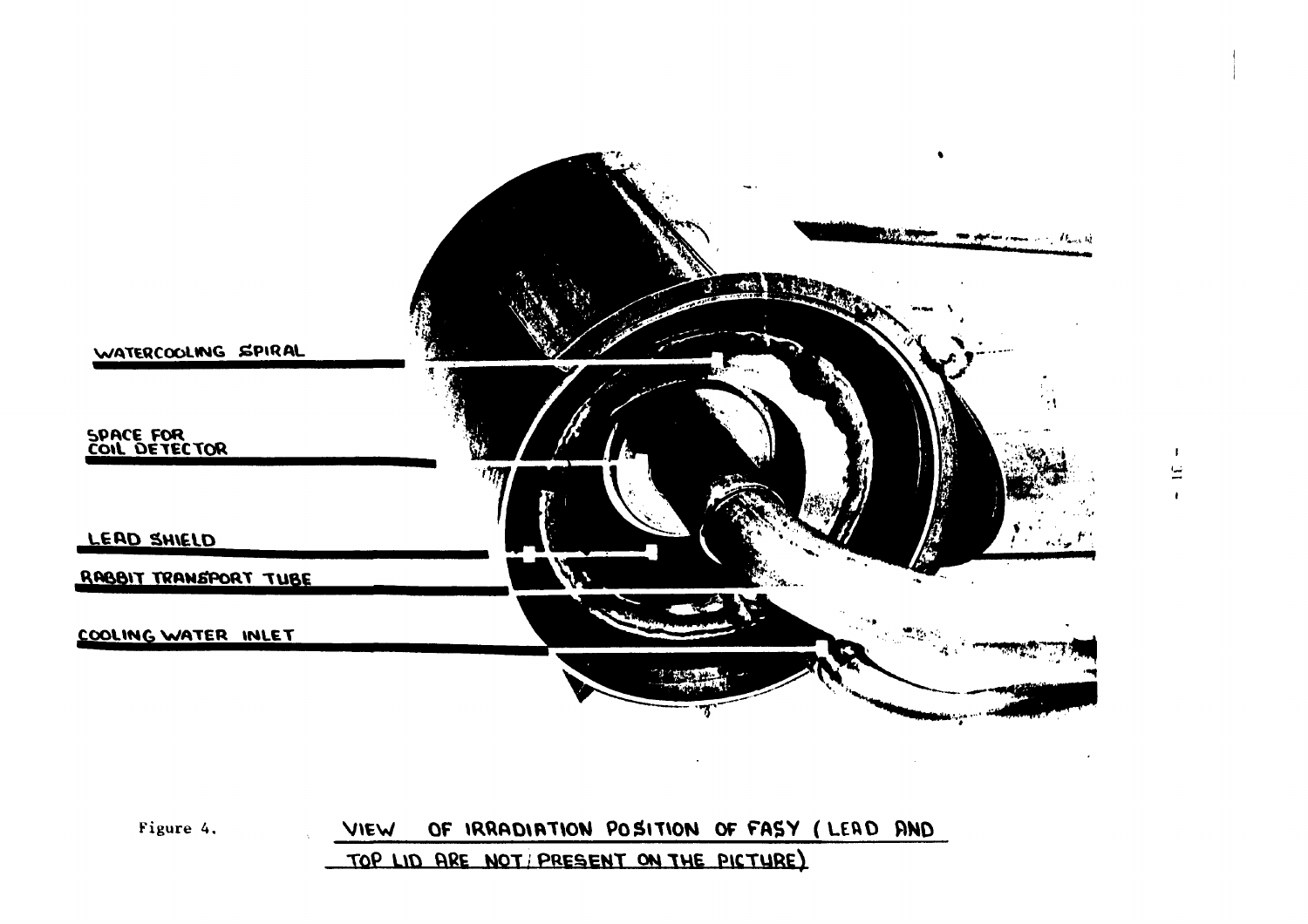

Figure 5. TOP VIEW OF LEARCELL WITH MEASURING PART POSITIONS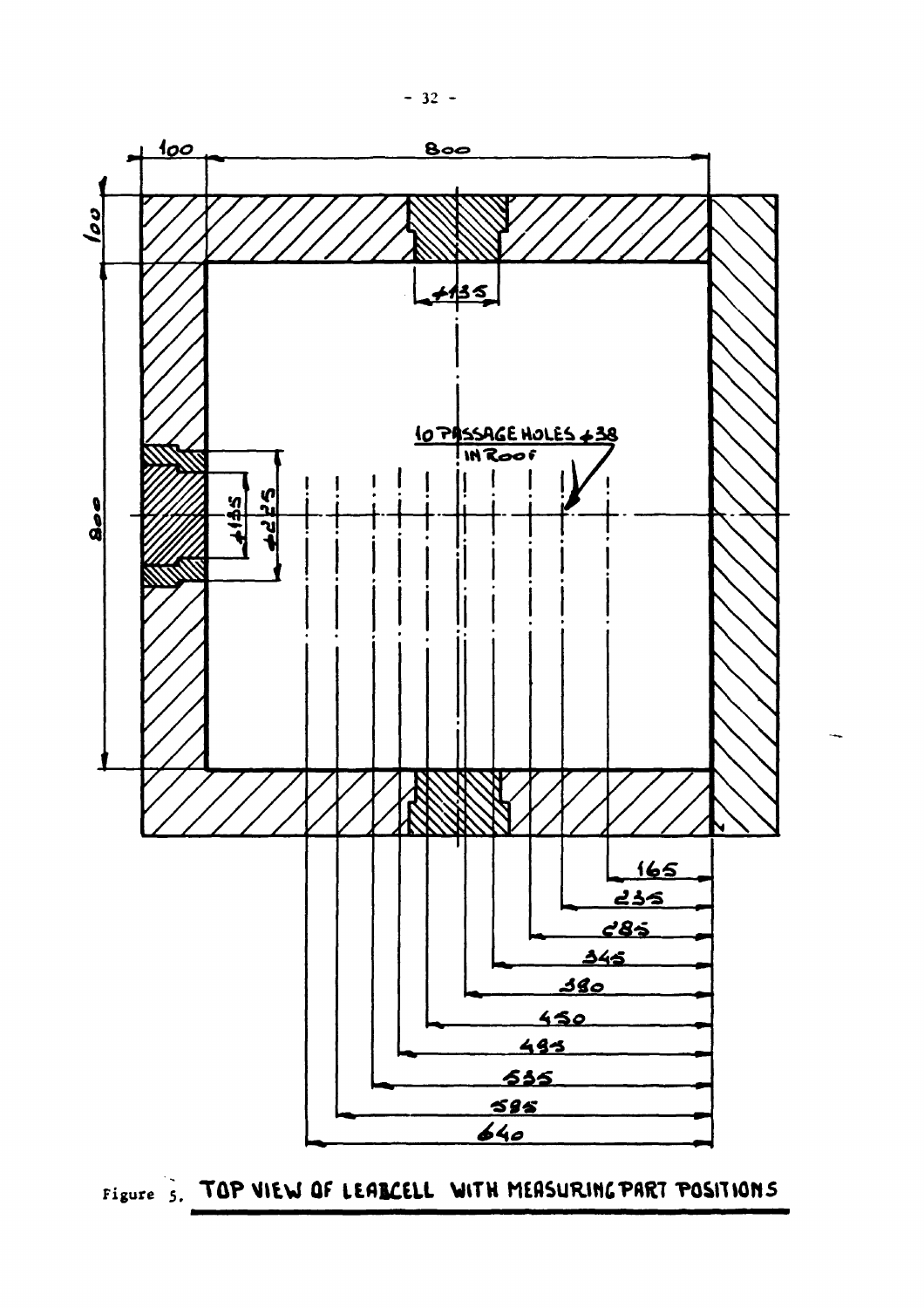

 $\mathfrak{a}$ 

 $\mathbf{r}$ 

 $\mathbf{L}$ 

**Figure 6. The loading mechanism of the fast rabbit system FASY. Samples are stocked in the spiral-loop,**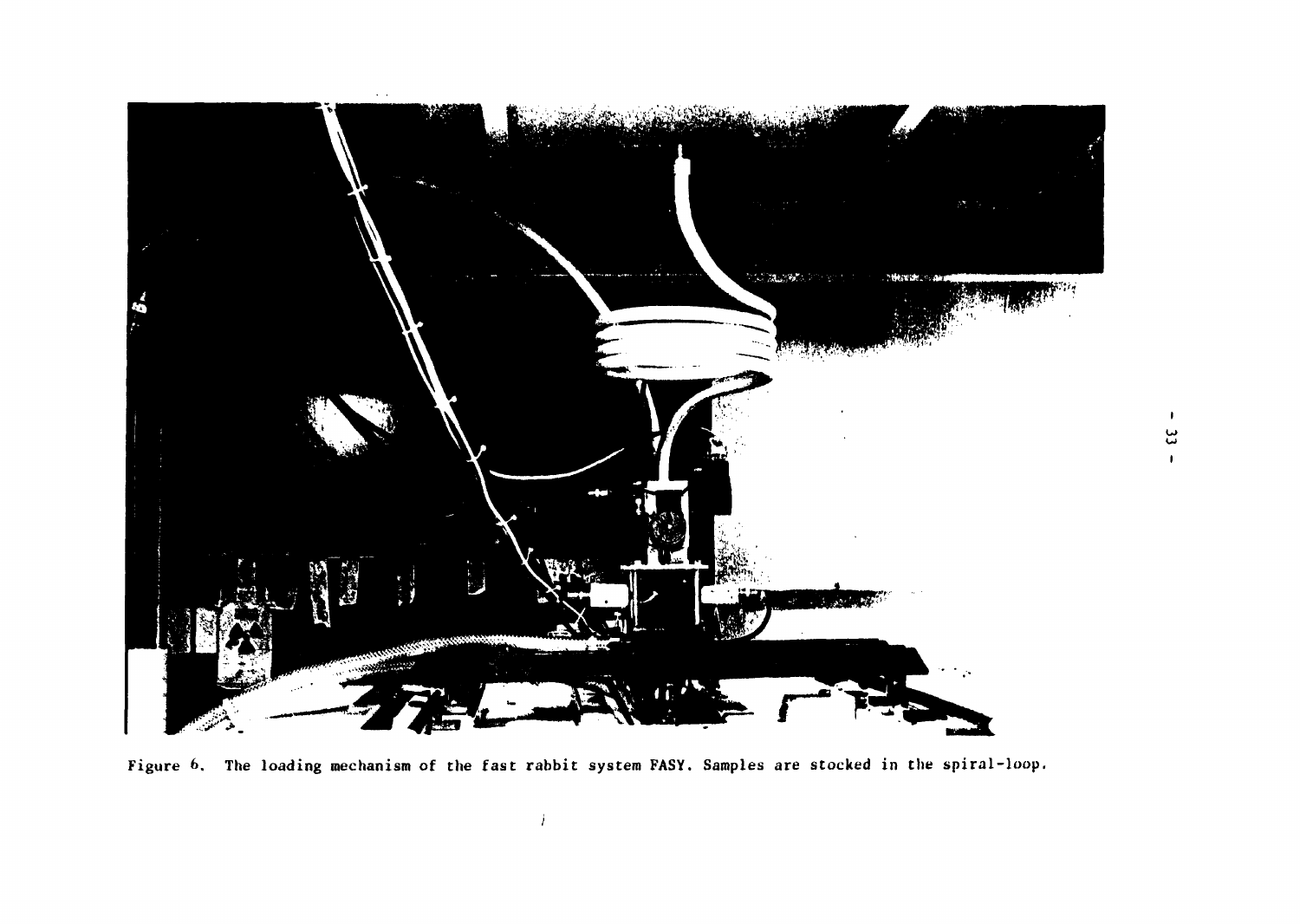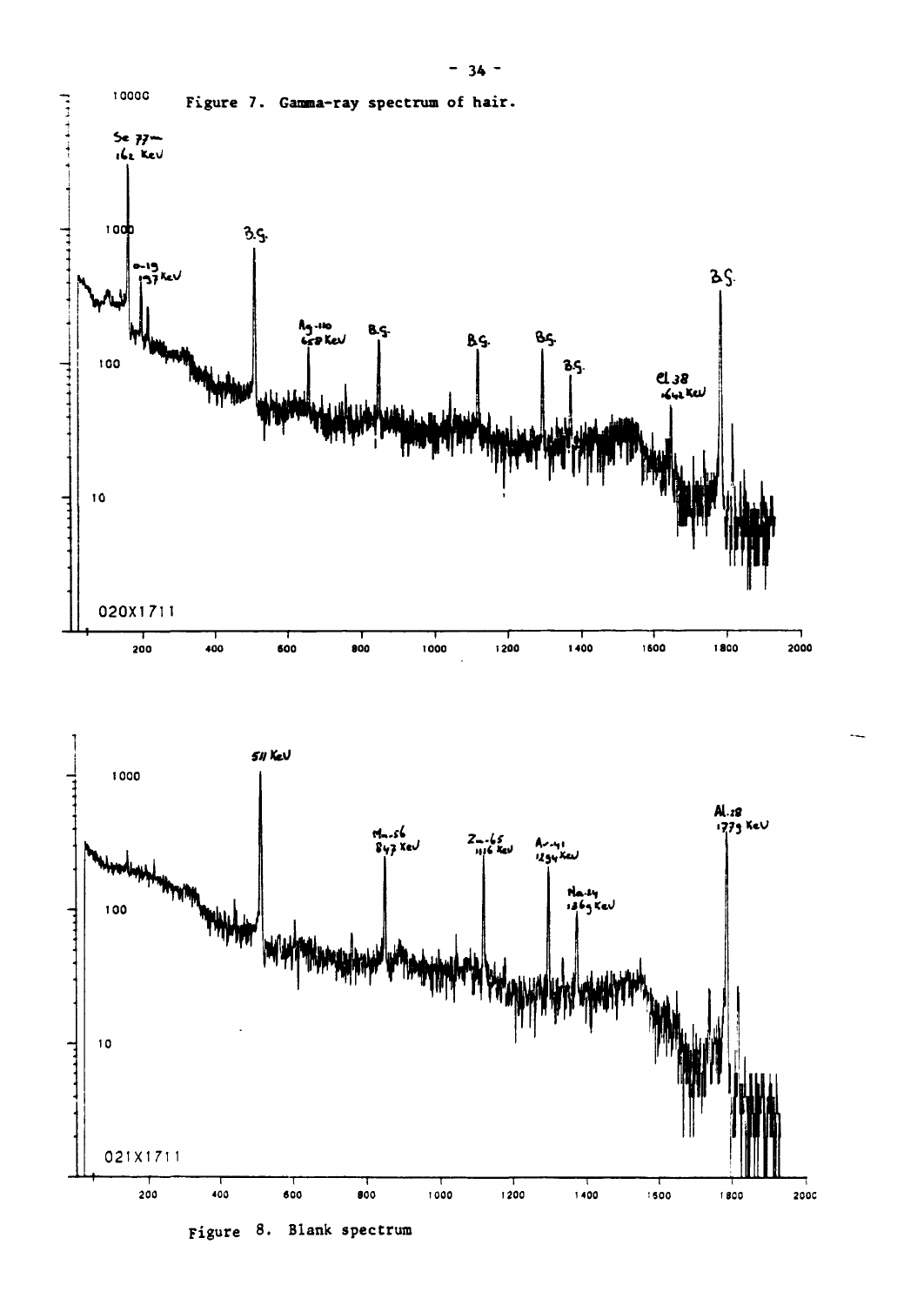